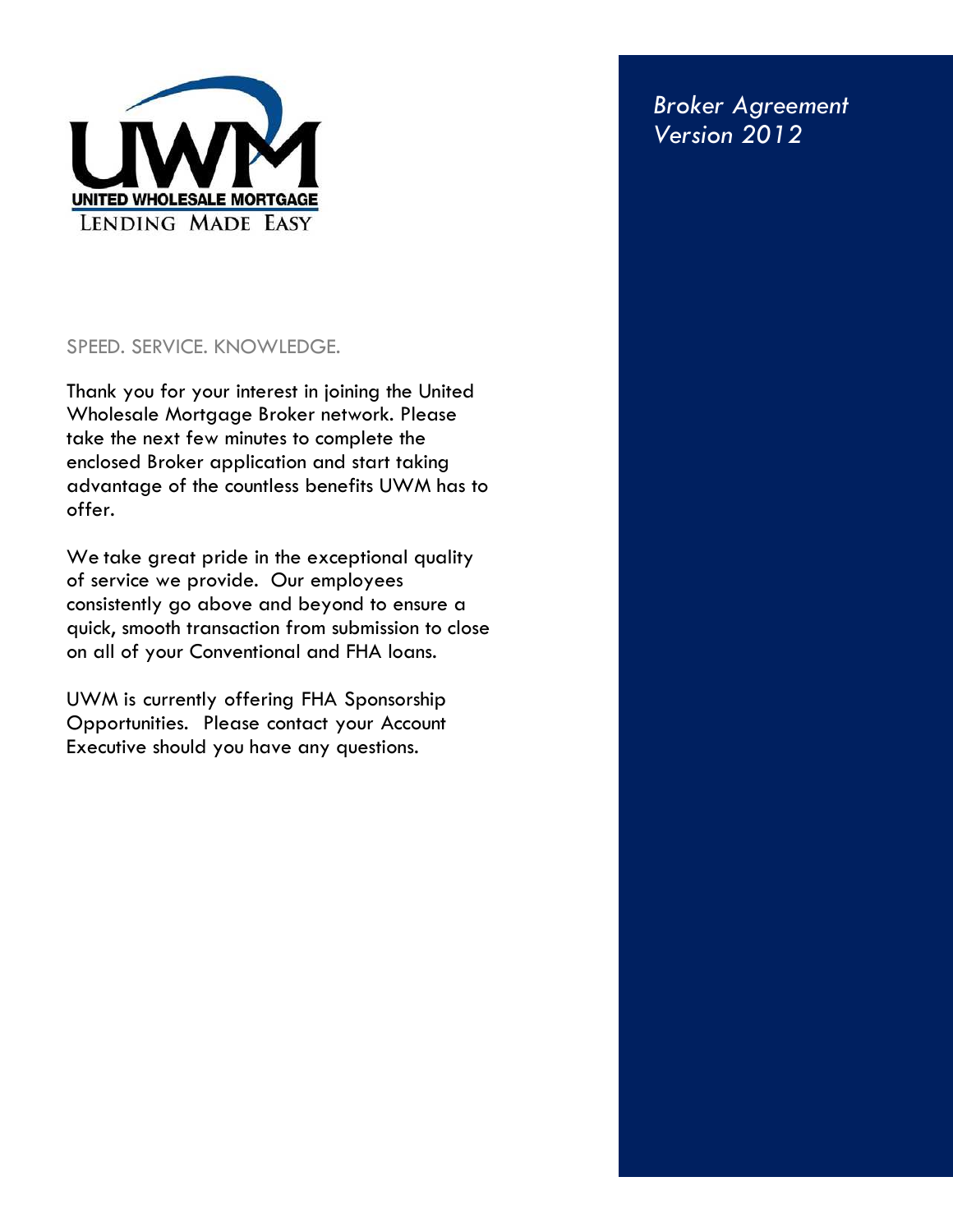

#### **LENDING MADE EASY** 555 SOUTH ADAMS ROAD, BIRMINGHAM, MI 48009

# ACCOUNT EXECUTIVE NAME:

# **APPLICATION SUBMISSION CHECKLIST**

| Complete and sign your Broker Application and Agreement. Review the Application Submission Checklist below.<br>For each item that applies to your business, please provide the documentation or information requested. A<br>complete application and supporting documentation will assure a faster approval. For questions, please contact<br>your UWM Account Executive at (800) 981-8898. |
|---------------------------------------------------------------------------------------------------------------------------------------------------------------------------------------------------------------------------------------------------------------------------------------------------------------------------------------------------------------------------------------------|
| Broker application – complete all pages and be sure to sign the Lender References page. Only<br>competed sections will be processed.                                                                                                                                                                                                                                                        |
| Broker agreement - fully executed and dated. Any changes to the agreement will not be accepted.<br>Remember to initial pages 1-13 and sign page 14.                                                                                                                                                                                                                                         |
| Broker documents - with your application and agreement, please complete the Authorization Release<br>form, and one of the Resolution documents.                                                                                                                                                                                                                                             |
| Errors & omissions and fidelity bond insurance - if you have a current E&O policy or a fidelity bond in<br>effect, please provide a copy of the policy or declaration page.                                                                                                                                                                                                                 |
| Resumes for owners, principals and key employees - please provide a resume for each principal owner,<br>majority stockholder (persons with 10% or more of the corporate stock issued) and key staff members<br>whose experience and knowledge is relied upon to run daily operations of your loan brokerage business.                                                                       |
| W-9 request for Taxpayer ID number - complete a W-9 with all required information.<br>www.irs.gov/pub/irs-pdf/fw9.pdf                                                                                                                                                                                                                                                                       |
| Current financial statements - include copies of your most recent financial statements covering a two year<br>period, certified by a Principal or Chief Financial Officer.                                                                                                                                                                                                                  |
| Quality control plan - a copy of your company's quality control plan.                                                                                                                                                                                                                                                                                                                       |
| Articles of incorporation/organization or operating agreement - include copies of your current articles of<br>incorporation, organization or operating agreement. If doing business using a dba, trade name or<br>fictitious name, please provide the filings. Names must match the application and license(s)/NMLS.                                                                        |
| Professional licenses - if your state license is not required to be on NMLS yet, please provide it.                                                                                                                                                                                                                                                                                         |
| Contact List - all employees and/or sales contact for corporate as well as any branch offices                                                                                                                                                                                                                                                                                               |
| Complete the included FHA Sponsorship form                                                                                                                                                                                                                                                                                                                                                  |
| Complete the included Lender Paid Compensation Agreement                                                                                                                                                                                                                                                                                                                                    |
| Where to send completed package - Send your completed package to: United Wholesale Mortgage,<br>555 South Adams Road, Birmingham, MI 48009, Attention To Your UWM Account Executive                                                                                                                                                                                                         |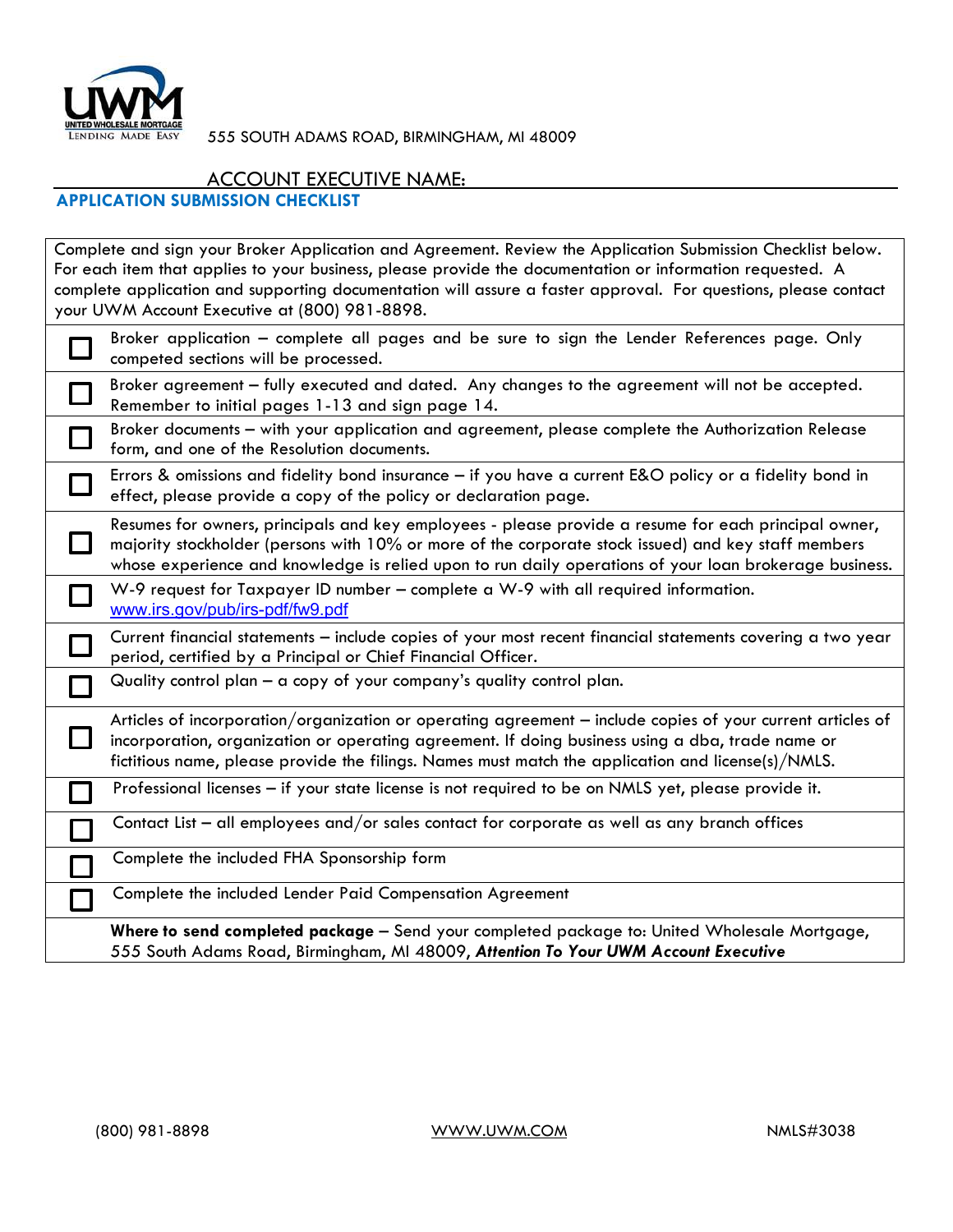

#### ACCOUNT EXECUTIVE NAME:

# **COMPANY/BROKER INFORMATION (MAIN OFFICE OR PARENT COMPANY)**

| <b>Business Name:</b>                             |         | <b>PLEASE CHECK ONE:</b>              |
|---------------------------------------------------|---------|---------------------------------------|
| Doing Business As:                                |         | <b>SOLE PROPRIETOR</b><br>PARTNERSHIP |
| <b>Street Address:</b>                            |         | <b>CORPORATION</b><br>LLC             |
| City, State, Zip:                                 |         | <b>LLP</b>                            |
| County:                                           |         | <b>LTP</b>                            |
| Phone:                                            | Fax:    |                                       |
| <b>Email Address:</b>                             |         |                                       |
| Broker(S) Name (S):                               |         |                                       |
| Broker SSN's:                                     |         |                                       |
| How Long Has Your Company Been Originating Loans? |         |                                       |
| <b>Broker Office Contact:</b>                     |         |                                       |
| Phone Number:                                     |         |                                       |
| Date Incorporated:                                | County: |                                       |
| State:                                            |         |                                       |
| Federal ID Number:                                |         |                                       |
| If No Federal ID Number, SSN:                     |         |                                       |
| Company NMLS#:                                    |         |                                       |

### **LICENSE/APPROVAL**

| Broker Name License Was Issued To:                                                 |                                                                            |              |                                                                                           |
|------------------------------------------------------------------------------------|----------------------------------------------------------------------------|--------------|-------------------------------------------------------------------------------------------|
| License Number:                                                                    |                                                                            | Date Issued: |                                                                                           |
| <b>Expiration Date:</b>                                                            |                                                                            |              |                                                                                           |
| Home Address of Broker:                                                            |                                                                            |              |                                                                                           |
| Phone Number:                                                                      |                                                                            | Email:       |                                                                                           |
| If approved by any of these<br>entities, the following information is<br>required: | FHA/HUD No:<br>Fannie Mae No.:<br>Veterans Affairs No:<br>Freddie Mac No.: |              | Date Approved:_________<br>Date Approved:<br>Date Approved:____________<br>Date Approved: |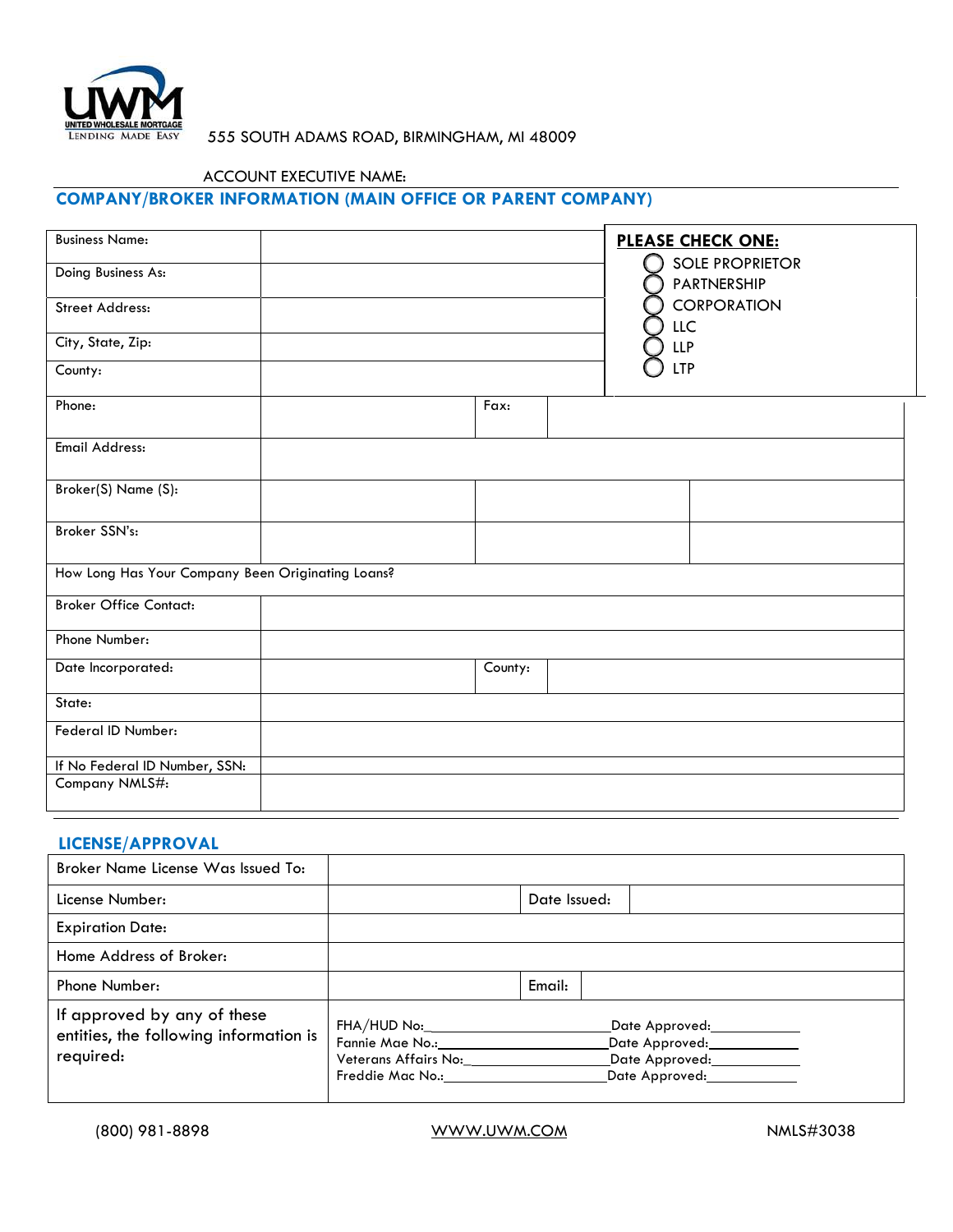

|                               | Phone No.: ______________________         |  |
|-------------------------------|-------------------------------------------|--|
|                               | %Owned Date of Birth: 2008 Date of Birth: |  |
|                               |                                           |  |
|                               |                                           |  |
|                               | Phone $No.$                               |  |
|                               |                                           |  |
|                               |                                           |  |
|                               |                                           |  |
| Phone No.:___________________ |                                           |  |
|                               |                                           |  |
|                               |                                           |  |
|                               |                                           |  |

# **ORIGINATION AND PROCESSING METHOD (CHECK ONE)**

| Origination method                  | Internet | Leads     | Traditional Oriainations |
|-------------------------------------|----------|-----------|--------------------------|
| <b>Processing method</b>   In-House |          | Outsource |                          |

#### **TECHNOLOGY RESOURCES**

| What processing software do you use (include name and version)?            |  |
|----------------------------------------------------------------------------|--|
| Do you currently use Fannie Mae's Desktop Underwriter to<br>approve Loans? |  |
| Do you currently use Freddie Mac's Loan Prospector?                        |  |

#### **BRANCH OFFICES (IF ADDITIONAL BRANCHES, PLEASE USE ADDITIONAL PAGE)**

| What states are you<br>currently licensed to do |                                                                |           |  |
|-------------------------------------------------|----------------------------------------------------------------|-----------|--|
| business in?                                    |                                                                |           |  |
|                                                 | LIST ALL BRANCHES IN EVERY STATE YOU ARE CURRENTLY LICENSED IN |           |  |
| <b>BRANCH NAME</b>                              |                                                                | Phone $#$ |  |
| <b>Contact Person</b>                           |                                                                | Title     |  |
| Address                                         |                                                                | Fax       |  |
| <b>BRANCH NAME</b>                              |                                                                | Phone #   |  |
| <b>Contact Person</b>                           |                                                                | Title     |  |
| Address                                         |                                                                | Fax       |  |
| <b>BRANCH NAME</b>                              |                                                                | Phone $#$ |  |
| <b>Contact Person</b>                           |                                                                | Title     |  |
| Address                                         |                                                                | Fax       |  |
| Address                                         |                                                                | Fax       |  |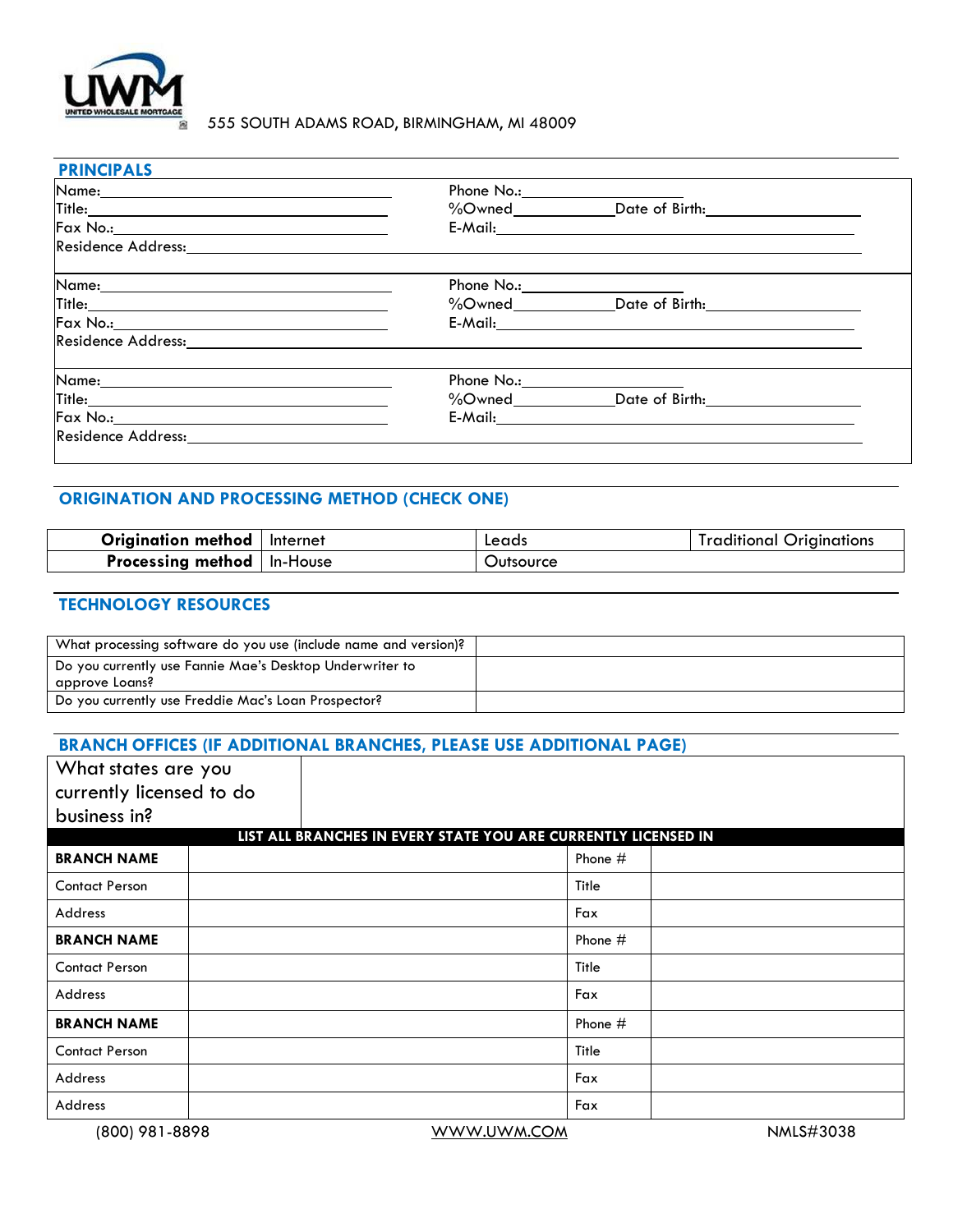

#### **LOAN PRODUCTION**

| Prior 12 Months Funding             | Average Loan       |
|-------------------------------------|--------------------|
| <b>Volume Government:</b>           | Amount             |
| Prior 12 Months Funding             | Average Loan       |
| <b>Volume Conventional:</b>         | Amount             |
| Prior 12 Months Funding             | Average Loan       |
| Volume Jumbo:                       | Amount             |
| Prior 12 Months Funding             | Average Loan       |
| Volume Sub-Prime:                   | Amount             |
| Prior 12 Months Funding             | Average Loan       |
| Volume 2 <sup>nd</sup> Trust Deeds: | Amount             |
| Prior 12 Months Percent             | Prior 12 Months %  |
| Government:                         | Conventional:      |
|                                     |                    |
| Prior 12 Months Percent Jumbo:      | Prior 12 Months    |
|                                     | Percent Sub-Prime: |
|                                     |                    |
|                                     |                    |

# **CONTACT INFORMATION**

| <b>DEPARTMENT</b> | <b>NAME</b> | <b>EMAIL</b> | <b>PHONE</b> |
|-------------------|-------------|--------------|--------------|
| Processing        |             |              |              |
| Secondary         |             |              |              |
| Underwriting      |             |              |              |
| Shipping          |             |              |              |
| Funding           |             |              |              |
| Servicing         |             |              |              |
| Accounting        |             |              |              |

# **WAREHOUSE/CREDIT LENDERS**

| <b>NAME</b> | <b>AMOUNT</b> | RENEWAL DATE |
|-------------|---------------|--------------|
|             |               |              |
|             |               |              |
|             |               |              |

| <b>WIRE TRANSFER INFORMATION</b> |             |           |
|----------------------------------|-------------|-----------|
| WIRE TO BANK NAME                |             |           |
| ADDRESS, CITY, STATE, ZIP        |             |           |
| <b>ABA NUMBER</b>                |             |           |
| <b>ACCOUNT NUMBER</b>            |             |           |
| <b>ACCOUNT NAME:</b>             |             |           |
| <b>CONTACT NAME</b>              |             |           |
| <b>PHONE NUMBER</b>              |             |           |
| (800) 981-8898                   | WWW.UWM.COM | NMLS#3038 |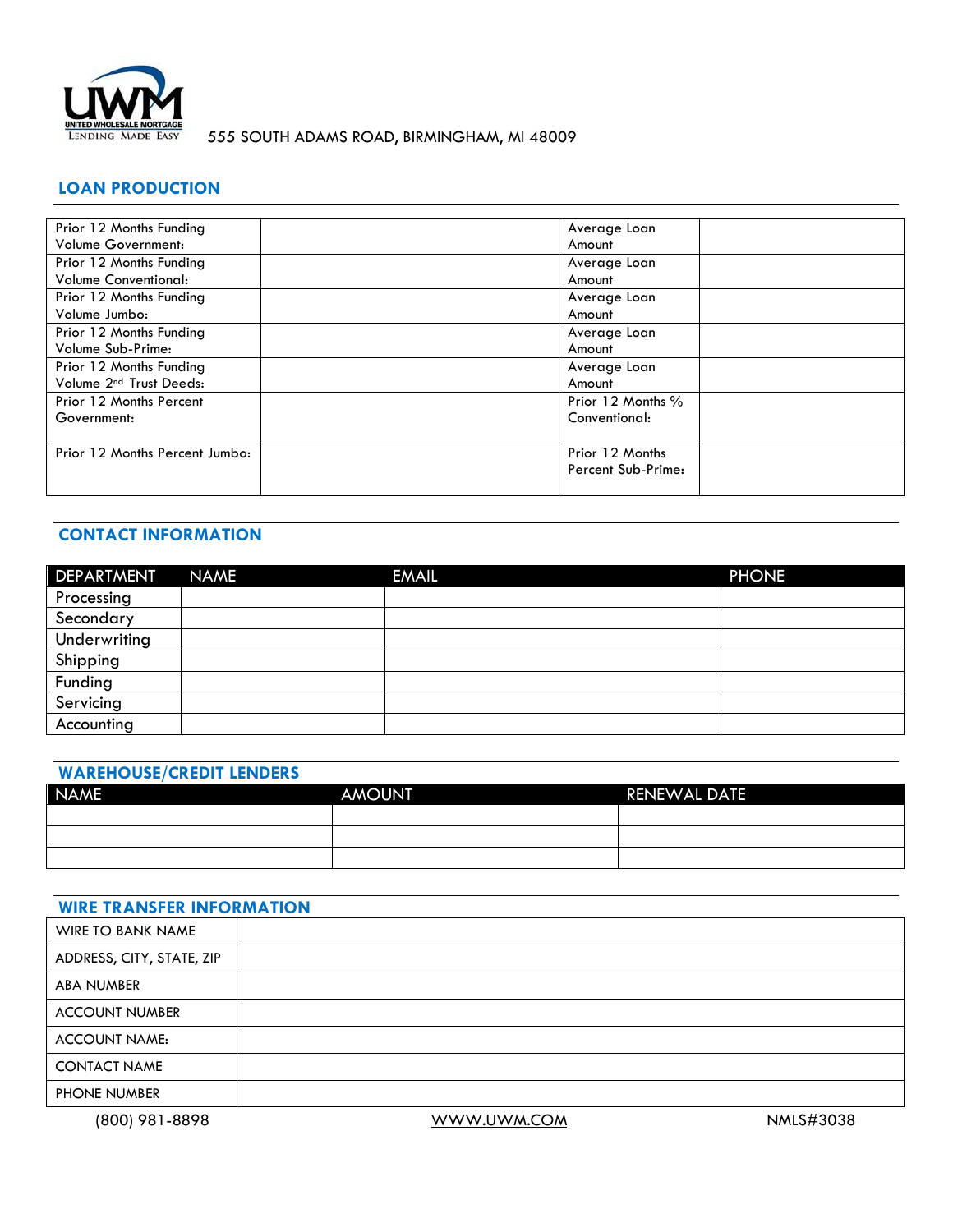

#### LENDING MADE EASY 555 SOUTH ADAMS ROAD, BIRMINGHAM, MI 48009

| ------------------------ |                     |       |                       |
|--------------------------|---------------------|-------|-----------------------|
| <b>LENDER NAME</b>       | <b>PHONE NUMBER</b> | TITLE | <b>CONTACT PERSON</b> |
|                          |                     |       |                       |
|                          |                     |       |                       |
|                          |                     |       |                       |
|                          |                     |       |                       |

| <b>AFFILIATED COMPANIES</b>       |                     |                         |                   |
|-----------------------------------|---------------------|-------------------------|-------------------|
| <b>COMPANY NAME</b><br>$\sqrt{2}$ | <b>PHONE NUMBER</b> | <b>TYPE OF BUSINESS</b> | PERCENT OWNERSHIP |
|                                   |                     |                         |                   |
|                                   |                     |                         |                   |
|                                   |                     |                         |                   |
|                                   |                     |                         |                   |

|    | <b>DISCLOSURES/DUE DILIGENCE</b>                  |  |
|----|---------------------------------------------------|--|
| 1. | Has your company ever been suspended from         |  |
|    | selling or servicing mortgages by an investor? If |  |
|    | yes, please provide explanation:                  |  |
| 2. | Has your company, and/or principals or            |  |
|    | corporate officers, been named as defendant in    |  |
|    | a lawsuit for alleged fraud or misrepresentation  |  |
|    | in connection with any real estate related        |  |
|    | activity? If yes, please provide explanation:     |  |
| 3. | Has your company ever been involved or is         |  |
|    | currently involved in any litigation? If yes,     |  |
|    | provide explanation:                              |  |
| 4. | Has your company, and/or principals or            |  |
|    | corporate officers, been named as defendant in    |  |
|    | a criminal proceedings/complaint/ conviction for  |  |
|    | alleged fraud or misrepresentation in connection  |  |
|    | with any real estate related activity? If yes,    |  |
|    | please provide explanation:                       |  |
| 5. | Has your company, and/or principals or            |  |
|    | corporate officers, filed for protection from     |  |
|    | creditors under any provision of the bankruptcy   |  |
|    | laws within the last seven years? If yes, please  |  |
|    | provide explanation:                              |  |
| 6. | Has your company, and/or principals or            |  |
|    | corporate officers ever had a real estate or      |  |
|    | other professional license suspended, revoked or  |  |
|    | received any other disciplinary action from a     |  |
|    | regulatory agency? If yes, please provide         |  |
|    | explanation:                                      |  |
| 7. | Has any lender enforced, or attempted to          |  |
|    | enforce, the Hold harmless or Repurchase clause   |  |
|    | of their correspondent or broker agreement with   |  |
|    | your company and/or any principals or             |  |
|    | corporate officers? If yes, please provide        |  |
|    | explanation:                                      |  |

# **X**

**Broker/Owner/Corporate Officer Signature: Date:** (800) 981-8898 MMLS#3038 MWW.UWM.COM NMLS#3038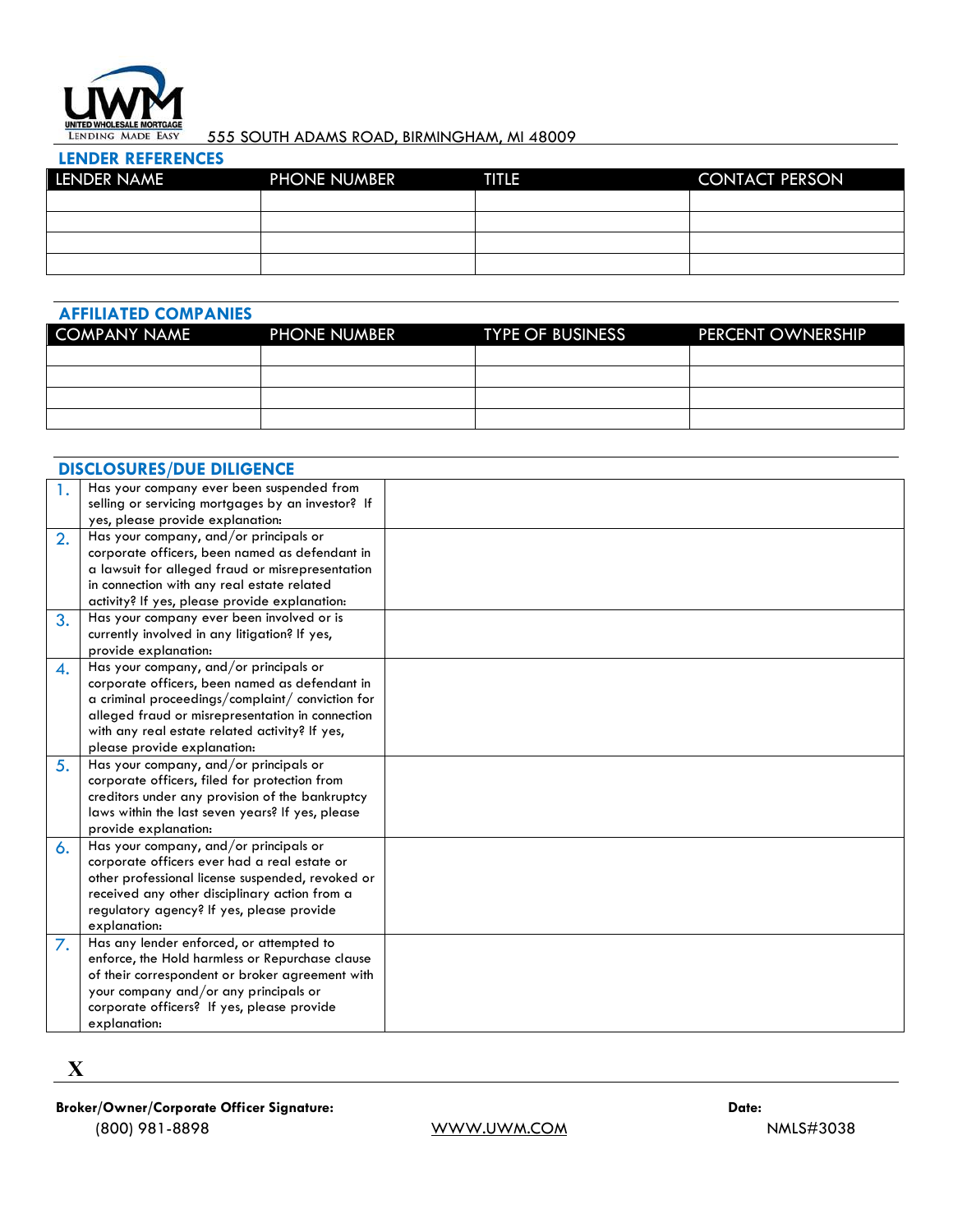#### **WHOLESALE BROKER AGREEMENT**

THIS WHOLESALE BROKER AGREEMENT ("*Agreement*") is made and entered into as of ,20 \_ , between United Wholesale Mortgage ("*UWM*"), with its office located at 555 S. Adams Road, Birmingham, Michigan 48009, and ("**Broker**") with its principal offices located at

#### RECITALS:

WHEREAS, UWM is engaged in the business of, among other activities, purchasing and/or funding mortgage loans on residential real estate and reselling such loans in the secondary mortgage market; and

WHEREAS. Broker is engaged in the business of taking applications for residential mortgage loans; assisting borrowers in pre-qualifying for mortgage loans; selecting a mortgage product and completing an application; and processing those applications on behalf of others in exchange for a fee or other consideration; and

WHEREAS, during the term of this Agreement, UWM will advise Broker of UWM's various FHA, VA, and/or conventional mortgage loan products as well as select bond program mortgage loan products, and Broker intends, from time to time, to offer to UWM for potential purchase and/or funding certain FHA, VA, and/or conventional mortgage loans as well as select bond program mortgage loans which fall within the parameters of UWM's mortgage loan products;

NOW, THEREFORE, in consideration of the mutual agreements and covenants hereinafter set forth, and other good and valuable consideration, the receipt and legal sufficiency of which is hereby severally acknowledged, UWM and Broker hereby agree as follows:

#### **ARTICLE I DEFINITIONS**

All words and phrases defined in this Article I (except as herein otherwise expressly provided or unless the context otherwise requires) shall, for the purposes of this Agreement, have the following respective meanings:

- **1.01. "***Agreement"* means this Wholesale Lending Agreement and any written amendments or modifications hereto which have been signed by duly authorized representatives of both UWM and Broker.
- **1.02. "***Bond Authority"* means a federal, state or local authority established for the purpose of making residential Mortgage Loans to low and moderate income borrowers and issuing bonds or other obligations to fund such loans.
- **1.03. "***Bond Program"* means a qualified single family residential Mortgage Loan program of a local, state or federal housing authority under which residential Mortgage Loans are made available to low and moderate income borrowers at below market interest rates and/or upon other terms and conditions favorable to the borrowers.
- **1.04.** "*Borrower*" means the person or persons who submit a Mortgage Loan Application to Broker, receive a Mortgage Loan, and are liable on a Mortgage Note to UWM.
- **1.05.** "*Closing*" means the funding of a Mortgage Loan by Lender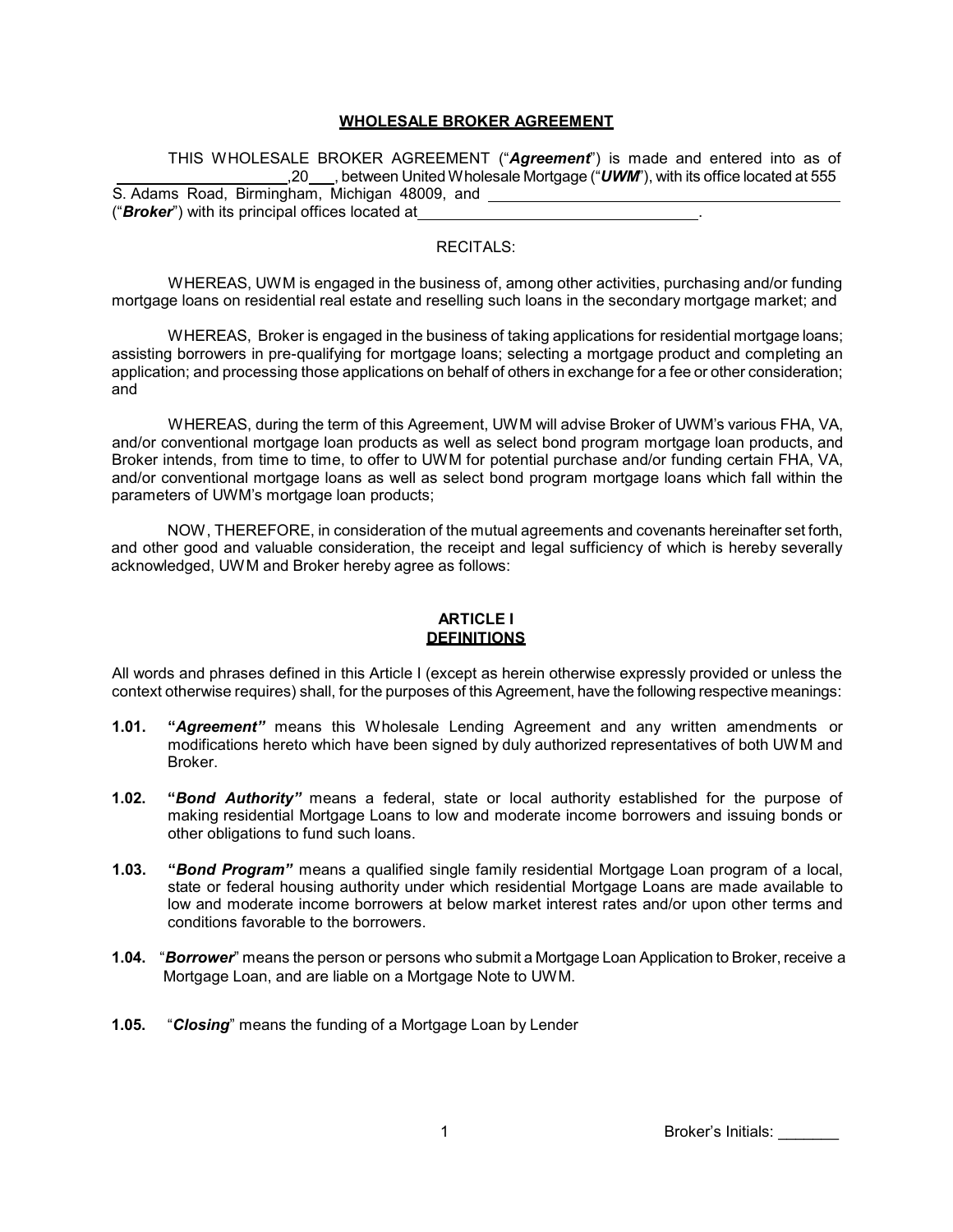- **1.06. "***Defect***"** means a breach in any respect of any representation or warranty herein contained with respect to a Mortgage Loan or any failure by Broker to comply with any covenant or condition herein contained with respect to a Mortgage Loan which could reasonably be expected to result in a loss or damage to UWM or a subsequent purchaser of such Mortgage Loan.
- **1.07. "***Defective Loan***"**means any Mortgage Loan that has a Defect.
- **1.08. "***FHA***"** means the Federal Housing Administration.
- **1.09. "***FHLMC***"**means the Federal Home Loan Mortgage Corporation.
- **1.10. "***FIRREA***"**means the Financial Institutions Reform, Recovery and Enforcement Act of 1989.
- **1.11. "***FNMA***"**means the Federal National Mortgage Association or any successor thereto.
- **1.12. "***GNMA***"**means the Government National Mortgage Association or any successor thereto.
- **1.13. "***Mortgage***"**means a valid and enforceable Mortgage, Deed of Trust, or other Security Instrument creating a first or second lien upon described real property improved by a one-to-four family residential dwelling, which secures a Mortgage Note.
- **1.14. "***Mortgage Documents***"** means all documents and instruments required by UWM and applicable law pertaining to a particular Mortgage Loan.
- **1.15. "***Mortgage Loan***"**means a loan to individuals which is secured by a Mortgage and is subject to this Agreement.
- **1.16. "***Mortgage Loans***"**means each and every Mortgage Loan, which is subject to this Agreement.
- **1.17. "***Mortgage Loan Application***"** or **"***Mortgage Loan Applications***"** means an application for a Mortgage Loan processed by Broker in accordance with the lending requirements of UWM, the terms of this Agreement, all applicable governmental regulations, and the generally accepted practices and procedures within the mortgage industry.
- **1.18. "***Mortgage Note***"**means a written promise to pay a sum of money at a stated interest rate during a specified term that is secured by a Mortgage.
- **1.19. "***Repurchase***"**means the obligation of the Broker to purchase a Mortgage Loan from UWM which was previously sold to UWM by the Broker.
- **1.20. "***RESPA***"**means the Real Estate Settlement Procedures Act of 1974 (12 U.S.C. 2601, et seq.), as amended from time to time.
- **1.21. "***Servicing Rights***"**or **"***Servicing***"**means the rights, title, and interest in and to the servicing of the Mortgage Loans and the maintenance and servicing of the escrow accounts, along with the right to receive the servicing fee income and any and all ancillary income arising from or connected with all such Mortgage Loans.
- **1.22.** "*Underwrite"* or "*Underwriting*" means the examination of a Borrower's application, credit history, income and financial resources for the purpose of determining whether to extend credit to such Borrower.
- **1.23. "***VA***"** means the Veterans Administration.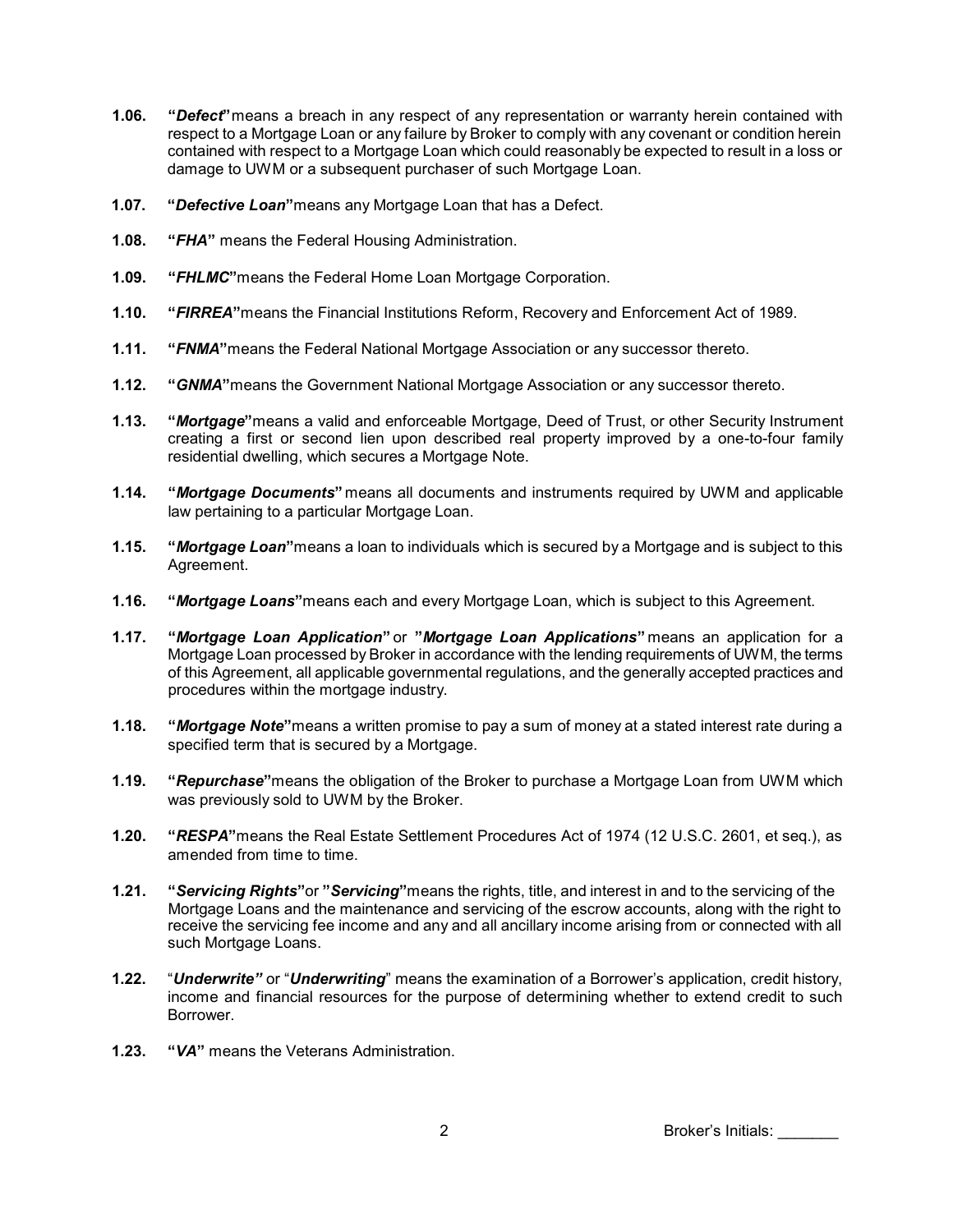#### **ARTICLE II PURCHASE & FUNDING OF LOANS**

- **2.01. Purchase and/or Funding of Loans by UWM**. UWM agrees to purchase and/or fund certain Mortgage Loans from Broker, provided that all of the following requirements are met:
	- (a) Upon payment by UWM of the purchase price for each such Mortgage Loan so purchased and/or funded, all rights, title and interest in and to said Mortgage Loan shall be assigned and transferred by the Broker to UWM free and clear of all claims, liens and encumbrances whatsoever.
	- (b) Each Mortgage Loan shall be sold to UWM on a "servicing released" basis meaning that Broker shall release, transfer, convey and assign in a form and manner acceptable to UWM, all of Broker's rights, title and interest in and to the Mortgage Loan, including, without limitation, the right to provide mortgage servicing in connection therewith.
	- (c) All FHA, VA, conventional and select Bond Program Mortgage Loans shall be closed in the name of UWM, unless another name is specifically authorized by UWM in writing in advance of closing; and
	- (d) All such Mortgage Loans shall meet UWM's lending requirements and any other terms and conditions required by UWM, in its sole and absolute discretion, which may be amended from time to time.
- **2.02. UWM Loan Requirements.** UWM will advise Broker from time to time regarding the types of FHA, VA and conventional Mortgage Loan products it is interested in considering purchasing and/or funding (individually a "*Mortgage Loan Product*" and collectively the "*Mortgage Loan Products*"), including, without limitation, information concerning interest rates, loan limits, loan-to-value, ratios, points, fees and underwriting requirements. Any commitment from UWM to Broker to purchase and/or fund any Mortgage Loan or Mortgage Loans or Mortgage Loan Applications will be issued in accordance with UWM's current lending policies and shall be in UWM's sole and absolute discretion. Such commitment must be in writing and be signed by an authorized employee of UWM and the terms of such commitment will be applicable only to the Mortgage Loan or Mortgage Loans specified therein. UWM may, in its sole and absolute discretion, cancel or discontinue any commitments, with or without notice to the Broker. UWM will attempt to give advance notice of such changes but shall have no obligation to do so. Broker agrees to follow all practices and procedures required by UWM, as modified from time to time.

#### **2.03. Pricing of Loans; Lock-in Rates.**

(a) UWM will provide price protection for the Mortgage Loans which it agrees to purchase and/or fund hereunder in the form of a written lock-in confirmation pursuant to its lock-in policies and in accordance with UWM's lending requirements. The time at which the interest rate for a Mortgage Loan is locked in shall be at Broker's option, provided, however, a Mortgage Loan with a locked in interest rate must be presented to UWM for purchase and/or funding before the expiration of the lock-in period. For purposes of the Agreement, the "*lock-in period*" shall be determined in accordance with UWM's lending requirements. If a Mortgage Loan is not presented for funding by UWM within the lock-in period, such Loan may be re-priced at the sole option of UWM. The transfer or sale by Broker of a Mortgage Loan locked in by UWM during the lock-in period to another entity, shall constitute a violation of the Agreement, and the Broker shall be liable, and promptly indemnify UWM, for any loss sustained as a result thereof by UWM. In addition, Broker shall notify UWM immediately should any commitment by UWM for a locked-in Mortgage Loan be canceled, withdrawn, or otherwise determined not to be set for purchase and/or funding by UWM.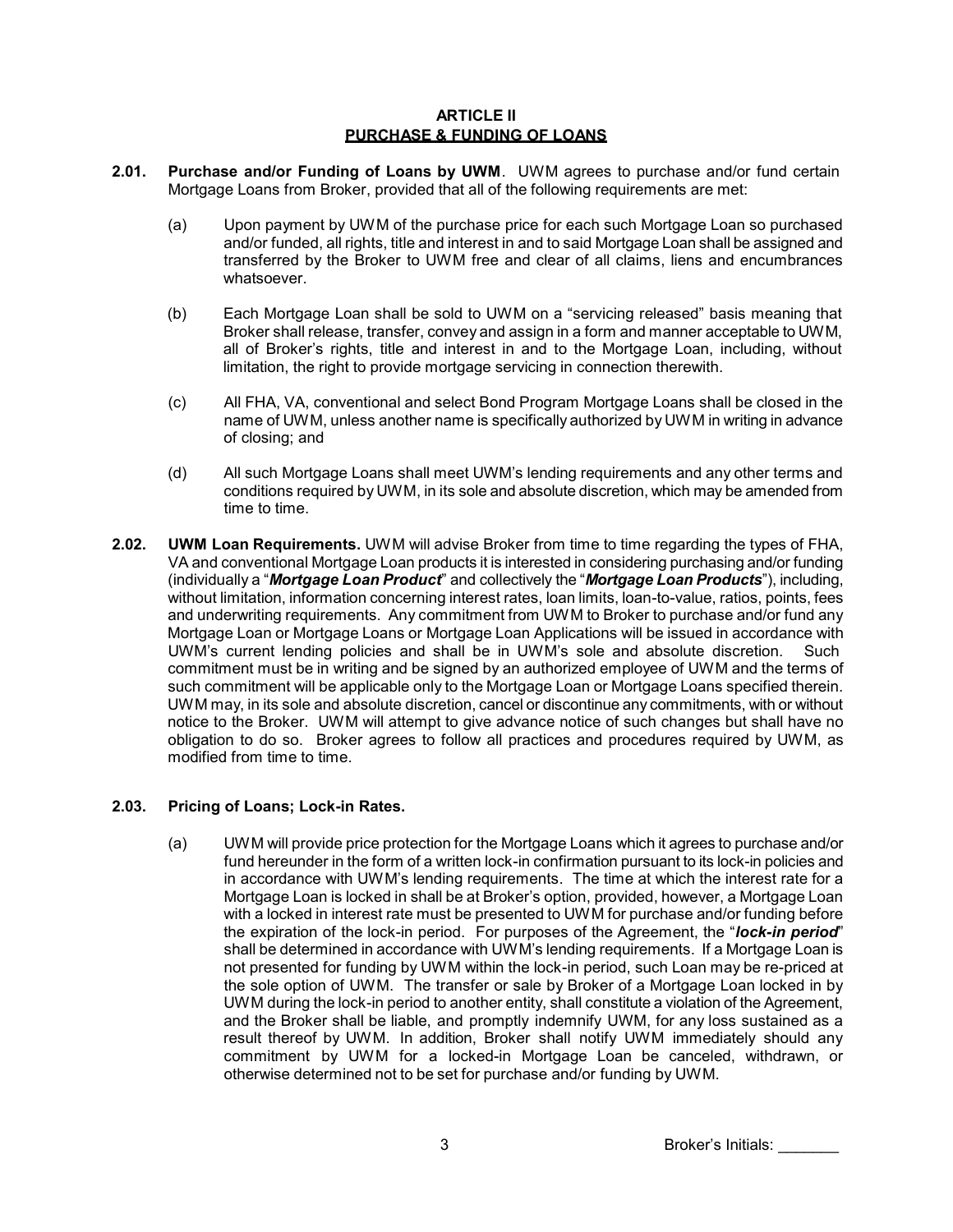- (b) Broker will deliver the underwriting package to UWM not later than ten (10) calendar days prior to the expiration of the lock-in period.
- **2.04 Broker's Fees.** Subject to all other provisions of this agreement, including Section 6.18, broker's fee shall be payable by UWM when a Mortgage Loan is closed and funded by UWM and Broker has: (a) obtained in writing from UWM a firm commitment for UW M's interest rate, discount rate and ancillary fees; (b) successfully negotiated with the borrower(s) any fees in excess of UWM's fees for the Mortgage Loan; and (c) negotiated a spread premium fee from UWM for the Mortgage Loan, if applicable. UWM's pricing is published on a daily basis and is often adjusted several times throughout the day. All pricing is subject to change without notice and no Mortgage Loan is price protected until UWM has issued a written lock confirmation. Broker shall not be entitled to any fee if a Mortgage Loan does not fund, regardless of the reason. In the event that any fees negotiated by Broker exceed those payable under applicable law, UWM may reduce such fees to a level which is in compliance with applicable law, without notice to Broker. Broker's fees are payable only after UWM has first deducted all of its fees and charges from the loan proceeds.

#### **ARTICLE III DUTIES, WARRANTIES & REPRESENTATIONS**

- **3.01. Duties of Broker.** The Broker shall exercise its best efforts in connection with the performance of the following duties:
	- (a) Broker shall take Mortgage Loan Applications in accordance with applicable law at its offices in its own name through its employees and agents;
	- (b) Broker shall comply with all procedures established by UWM from time to time for the submission of Mortgage Loan Applications under the Mortgage Loan Programs made available to Broker;
	- (c) Broker shall confirm whether each Mortgage Loan Application meets the terms, conditions and requirements established by UWM with respect to the Mortgage Loan Programs;
	- (d) After securing the requisite authority from the applicant(s), the Broker shall secure financial and credit information from the applicant(s) and analyze the income and indebtedness of the applicant(s) to determine the maximum reasonable Mortgage Loan obligations that the applicant(s) can bear;
	- (e) Broker shall: (i) educate the applicant(s) in regard to the home buying and financing process; (ii) advise the applicant(s) about the different Mortgage Loan Programs made available by UWM; and (iii) explain to the applicant(s) how the closing costs and monthly payments would vary under the each of the Mortgage Loan Programs for which the applicant(s) may be eligible;
	- (f) Broker shall also: (i) verify the employment of the applicant(s); (ii) verify the deposits required; (iii) initiate requests for mortgage loan verifications and payoffs; (iv) order an appraisal of the property; (v) order the necessary title commitment; (vi) order a mortgage survey of the property; (vii) provide the applicant(s) with all notices and disclosures required by law; and (viii) assist UWM in obtaining any additional information reasonably required by UWM in order to consider the Mortgage Loan Applications and/or facilitate the closing of all Mortgage Loans;
	- (g) Broker shall communicate with the applicant(s), real estate agent(s), and UWM in an effort to keep them informed as to the status of the application and/or the Mortgage Loan transaction and any changes in the terms of a Mortgage Loan within a reasonable time, and if UWM and other lenders represented by Broker deny credit to the applicant, Broker will prepare and deliver to the applicant a denial notice meeting all requirements of applicable law;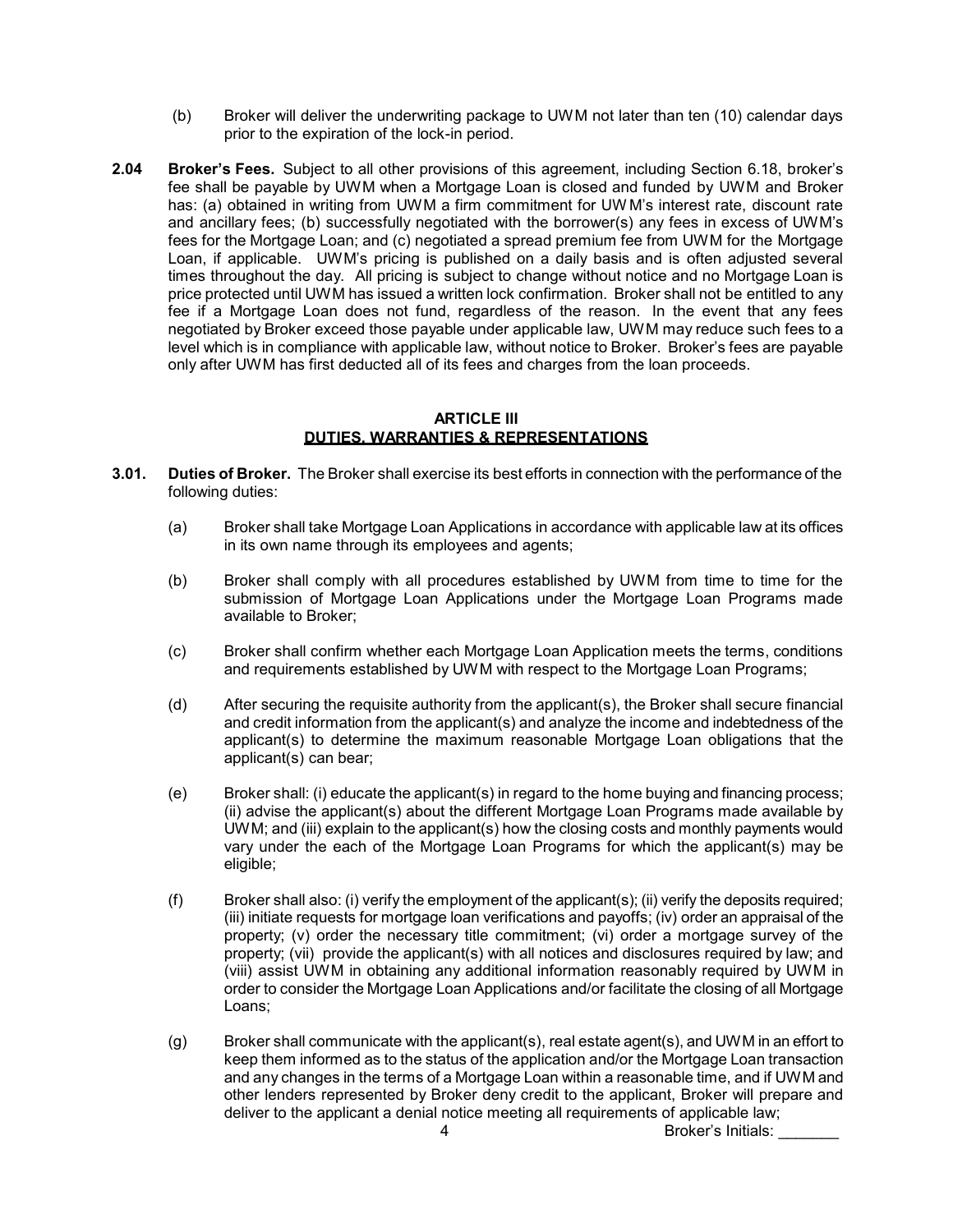- (h) Broker shall assist the applicant(s) in understanding and clearing credit problems;
- (i) perform such closing services as shall be reasonably required by UWM; and
- (j) Broker shall further: (i) maintain the confidentiality all non-public personal information collected in connection with Mortgage Loan Applications; (ii) comply with all applicable privacy laws and other laws with respect to the completion and processing of Mortgage Loan Applications; (iii) maintain an information security program; and (iv) originate and process each Mortgage Loan in full compliance with applicable law, the requirements of investors, and other written communications of UWM, including those posted on its website.
- (k) Broker agrees that it will not use for its own benefit or the benefit of any other person or entity and will not disclose to any person or entity the confidential information relating to UWM which it has acquired or which it may acquire during the term of this agreement.
- **3.02. Duties of UWM.** UWM shall exercise commercially reasonable efforts in connection with the performance of the following duties:
	- (a) UWM shall Underwrite or cause to be Underwritten every Mortgage Loan submitted by Broker under this Agreement, provided, however, UWM shall have no obligation to issue a commitment for or close a Mortgage Loan which it determines, in its sole and absolute discretion, does not meet UWM's Underwriting requirements;
	- (b) UWM shall: (i) issue a loan approval if the Mortgage Loan Application complies with all UWM requirements and UWM elects to accept a Mortgage Loan Application; or (ii) issue a notice of rejection in compliance with law if UWM determines that any Mortgage Loan Application submitted hereunder does not meet its Underwriting standards, in its sole and absolute discretion;
	- (c) UWM shall duly consider each and every Mortgage Loan Application submitted by Broker and may rely upon the materials and information supplied to it by the Broker as well as the authenticity and accuracy of all signatures appearing on documents and instruments delivered to UWM; and
	- (d) Upon the issuance of a commitment in UWM's name to the Borrower, Lender shall proceed with Closing of the Mortgage Loan in accordance with the terms and conditions set forth in the commitment to the Borrower.
- **3.03. Broker Warranties & Representations.** Broker hereby warrants, represents and covenants to UWM with regard to each Mortgage Loan submitted to UWM for underwriting, purchase and/or funding that the following are true, complete and correct in all material respects as of the date of such submission, as if such warranties, representations and covenants are again made by Broker on those dates and shall continue to be valid and accurate throughout the entire lending process:
	- (a) Broker is duly organized, validly existing and in good standing in each jurisdiction in which it originates Mortgage Loans delivered to UWM pursuant to this Agreement, and Broker has complied with all applicable statutes, laws, rules and regulations, orders and decrees of all federal, state, county and municipal authorities in connection with all such Mortgage Loans. Broker further has qualified, registered and obtained all licenses and permits, and has taken all other requisite actions required in order to originate all Mortgage Loans delivered to UWM pursuant to this Agreement. The execution and delivery of this Agreement and the transactions contemplated hereby are duly authorized and binding on Broker. Broker shall provide UWM with documentation to substantiate such existence and/or compliance upon the request of UWM;

5 Broker's Initials: \_\_\_\_\_\_\_\_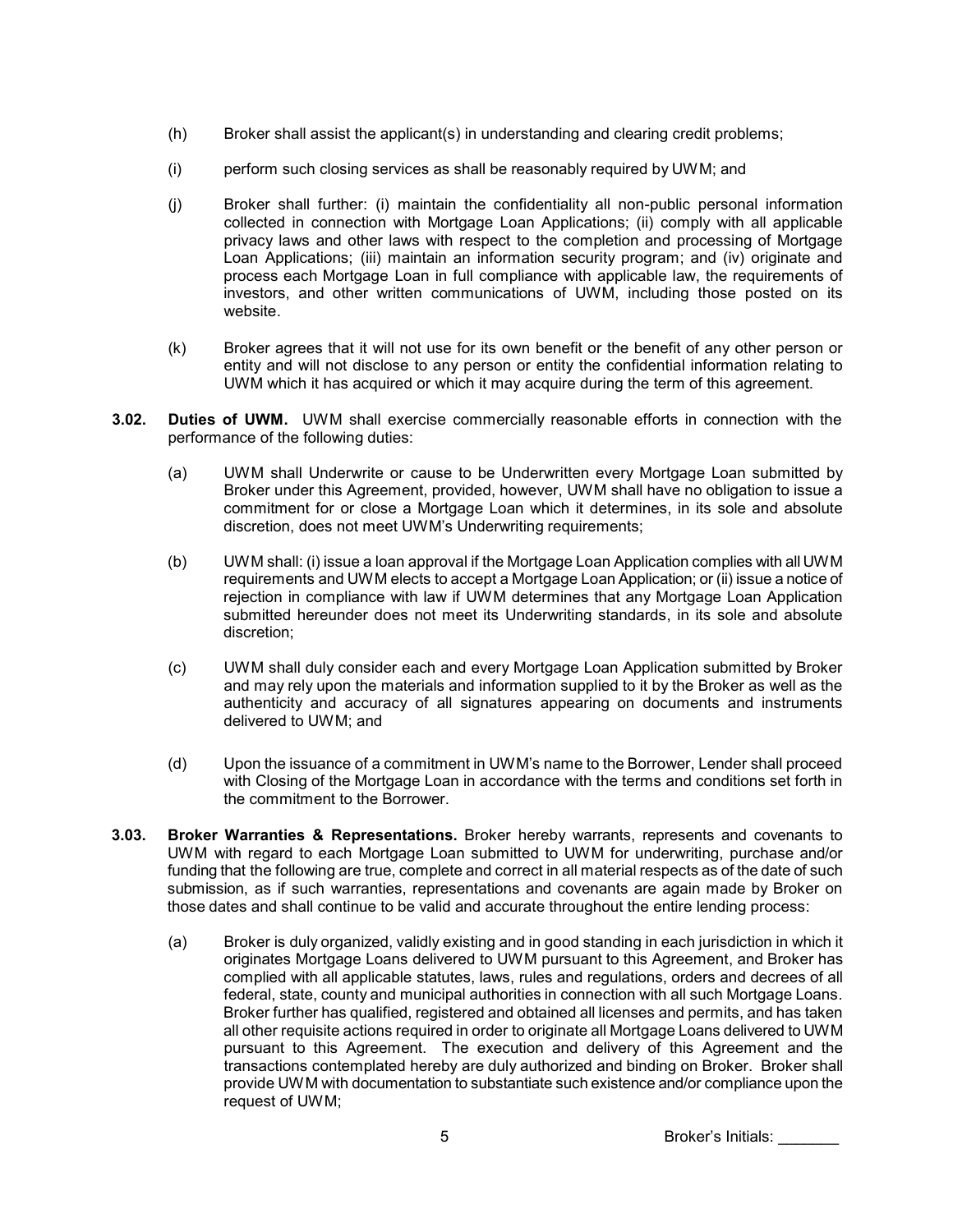- (b) All Mortgage Loans which Broker submits to UWM have met all material requirements of federal, state, or local laws, as amended, including, but not limited to: (i) usury; (ii) the Federal Truth-in-Lending Act of 1969 and Federal Regulation Z thereunder; (iii) RESPA and Regulation X thereunder; (iv) the Federal Equal Credit Opportunity Act and Federal Reserve regulation B thereunder; (v) the Federal Fair Credit Reporting Act; (vi) the Flood Disaster Protection Act of 1973; (vii) the Fair Housing Act; (viii) the Home Mortgage Disclosure Act; (ix) the FIRREA; (x) New York Executive Law Article 15, Section 296-a; (xi) the Gramm-Leach-Bliley Act (Pub. L. No. 106-102, 113 Stat. 1338), as amended from time to time; (xii) any and all licensing requirements relating to Broker's rights to originate and sell Mortgage Loans; (xiii) the requirements of all governmental authorities regulating Broker; and (xiv) any and all laws, rules, ordinances, and regulations concerning adjustable rate mortgages, negative amortization, and graduated payment mortgages, and Broker shall maintain in its possession, and make available for UWM's inspection, and shall deliver to UWM upon demand, evidence of compliance with all such laws and requirements;
- (c) Broker has no knowledge of any circumstances or conditions with respect to any Mortgage Loan submitted to UWM for underwriting, purchase and/or funding, that the mortgaged property, the Mortgagor or the Mortgagor's credit standing could cause an institutional investor to regard the Mortgage Loan as an unacceptable investment, or otherwise cause the Mortgage Loan to become delinquent or materially adversely affect the value or marketability of the Mortgage Loan;
- (d) with regard to FHA or VA insured Mortgage Loans, the Federal Housing Commissioner or VA, as applicable, has or will issue the mortgage insurance certificate or loan guaranty certificate; and all payments due for mortgage insurance premiums have been paid to the insuring authority; nothing has been done or omitted, and no circumstances exist, the effect of which act, omission or circumstances would invalidate the contract of mortgage insurance with the FHA or VA as applicable; and the Mortgage Loan complies with the regulations of the FHA or VA as applicable;
- (e) All of the appraisers selected by Broker who have performed appraisals in connection with the Mortgage Loans submitted to UWM for purchase and/or funding have been properly licensed and are currently approved in accordance with UWM's approval process and applicable law;
- (f) The appraisal submitted in connection with each Mortgage Loan meets the requirements of FIRREA, and the Underwriting for each Mortgage Loan, if performed by Broker, has been performed in accordance with all of the provisions of applicable law, UWM's lending requirements and the terms of this Agreement;
- (g) No legal actions are pending or threatened which might reasonably affect any Mortgage Loan or the Broker's ability to transfer any Mortgage Loan to UWM free and clear of all claims and liens, or otherwise perform its obligations hereunder, except as previously disclosed by Broker to UWM in writing;
- (h) Broker is not in default with respect to any material agreement to which it is party or by which it is bound, and the execution and performance of this Agreement will not violate any law, or term of its organizational and governance documents, as amended, or any material agreement to which Broker is a party or by which it is bound, and will not violate or conflict with any other restriction of any kind or character to which Broker is subject;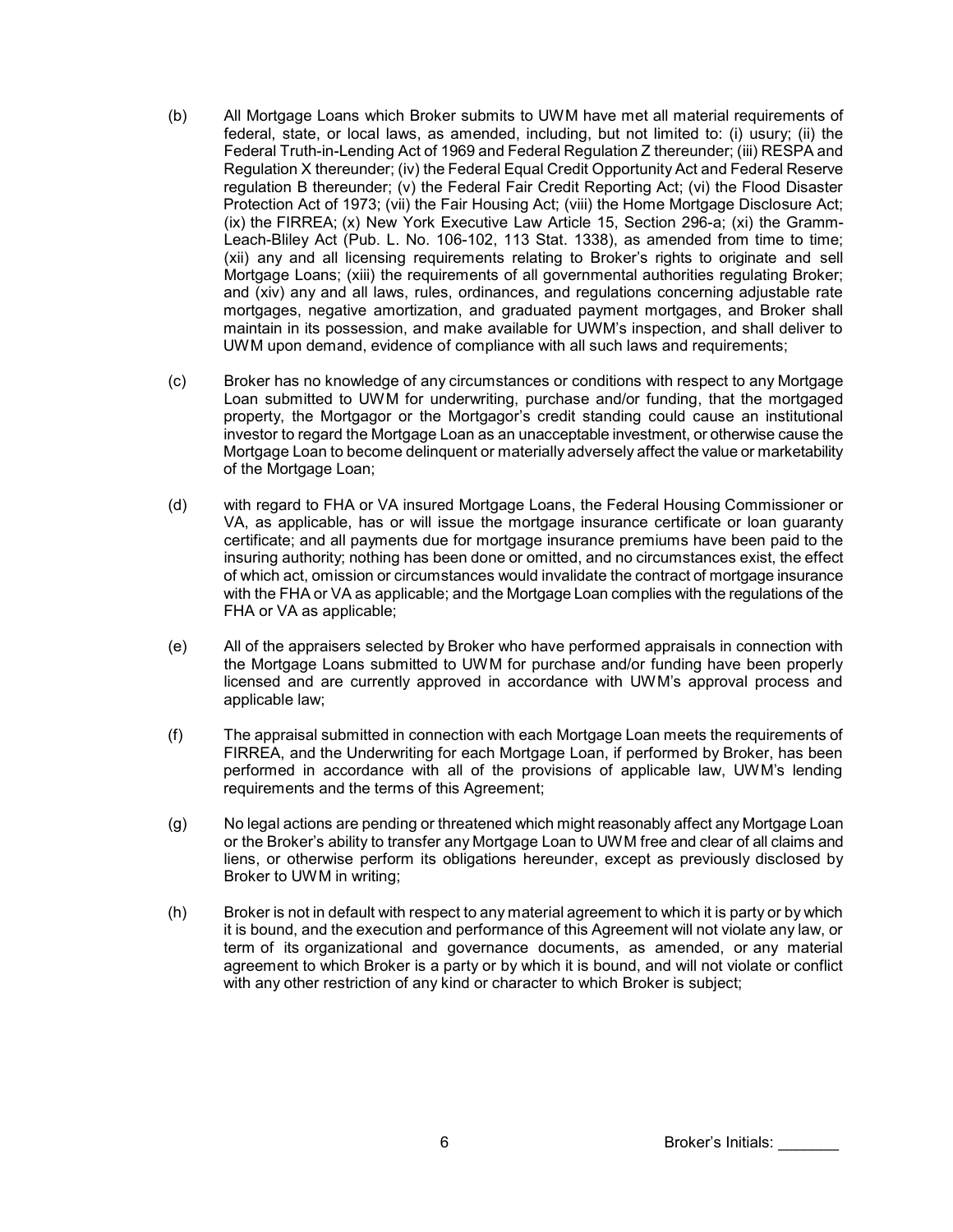- (i) All information submitted by Broker to UWM with regard to the Mortgage Loan, including all written materials, is presented and warranted by Broker to be true, correct, currently valid, and genuine in all material respects, as to all information within Broker's knowledge and as reported by each applicant and do not omit to state any facts necessary to make the statements contained therein not misleading; Broker has no knowledge of any circumstances or conditions with respect to any Mortgage Loan submitted to UWM for underwriting, purchase and/or funding, that the mortgaged property, the mortgagor or the mortgagee's credit standing could cause an institutional investor to regard Mortgage Loan as an unacceptable investment, or otherwise cause the Mortgage Loan to become delinquent or materially adversely affect the value or marketability of the Mortgage Loan;
- (j) The Mortgage Documents and all other materials submitted to UWM in connection with the Mortgage Loan do not contain any fraudulent information or misstatement or omission of fact, and the Mortgage Loan has been originated in a manner consistent with prudent mortgage banking practices and consistent with the guidelines and policies established by UWM, GNMA, FNMA, FHLMC, a Bond Authority, the FHA, or the VA, as applicable;
- (k) There are no undisclosed agreements between the Mortgagor and Broker concerning any facts or conditions, whether past, present or future, which might in any material way affect the payment and performance obligations of the Mortgagor or otherwise make the Mortgage Loan non-salable in the secondary market. Broker did not unduly influence or otherwise steer the Borrower into selecting a higher cost Mortgage Loan Program than necessary;
- (l) Broker is solvent and has adequate capitalization and financial resources to properly engage in the business of originating and processing Mortgage Loans;
- (m) Broker shall promptly advise UWM of any material change concerning the Broker, including, but not limited to, any change in ownership, financial condition or senior management, as well as the termination of any manager, mortgage loan officer or mortgage loan originator;
- (n) Broker has no interest or direct or indirect ownership of all or any part of the property subject to a Mortgage Loan and Broker has no ownership interest in, or familial relationship with, the seller(s), Borrower(s), broker(s), Realtor(s), inspectors, appraisers or other persons performing any settlement services relating to any Mortgage Loan and shall not receive any fees or payments, either directly or indirectly, in violation of applicable law;
- (o) All Mortgage Loan Applications and/or Mortgage Loans presented to UWM by Broker for underwriting, purchase and/or funding have been originated by Broker, and no such Mortgage Loan Applications and/or Mortgage Loans have been originated by a third party;
- (p) Broker acknowledges that it does not and shall not discriminate against applicants on the basis of age, race, color, gender, ethnic background, national origin, religion, marital status, familial status, veteran status, handicap, sexual orientation, receipt of public assistance, because rights have been exercised by the applicant under any consumer protection law, or any other prohibited basis;
- (q) With respect to subsections (a) through (p), inclusive, of this Section 3.03, Broker will promptly notify UWM if Broker becomes aware that any terms, conditions, warranties, representations or covenants hereunder become untrue or incomplete in any material respect in the future;
- (r) The representations and warranties of Broker set forth in this Agreement are applicable whether or not non-employee contractors are used in lieu of employees of Broker in fulfilling any of Broker responsibilities and obligations set forth in this Agreement;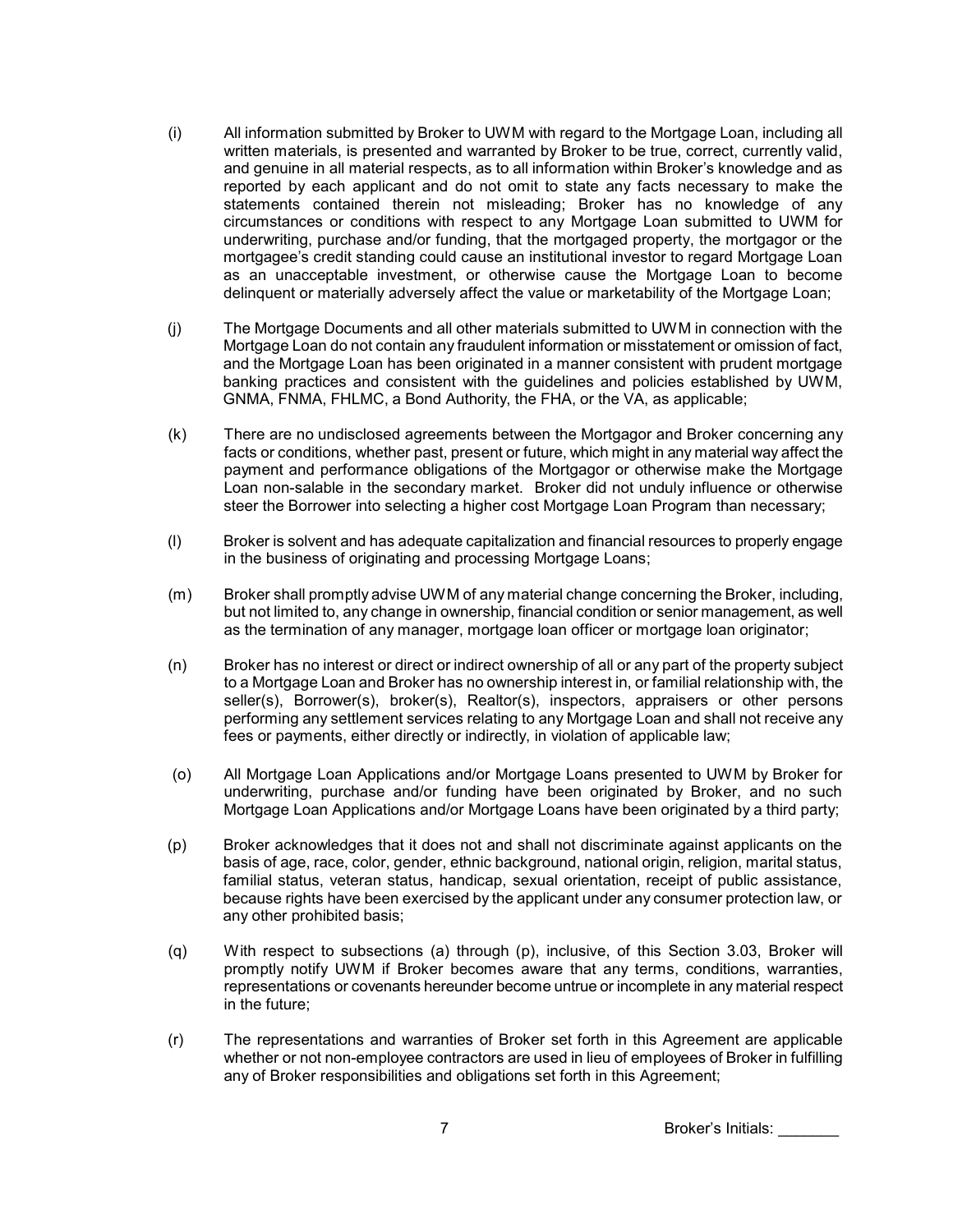(s) Broker will immediately notify UWM if: (i) Broker fails to maintain any license or registration in violation of subsection (a) above, or if any such license or registration is cancelled or suspended; or (ii) Broker becomes subject to any enforcement and/or investigative proceeding by any licensing or regulatory authority or agency; or (iii) Broker is named as a party or becomes involved in any litigation; or (iv) Broker and/or any of its principal director(s) or owner(s) becomes the debtor in any voluntary or involuntary bankruptcy proceeding; or (v) Broker and/or any of its principal director(s) or owner(s) requests the appointment of a receiver, custodian or trustee; or (vi) Broker and/or any of its principal director(s) or owner(s) has incurred or is likely to incur a material, adverse change in its/their financial condition; or (vii) Broker suffers a levy, execution or seizure upon material business assets.

- (t) All representations, warranties and covenants contained in this Agreement shall survive the expiration and termination of this Agreement, and inure for the benefit of UWM and its successors and assigns;
- (u) Broker hereby appoints UWM and its directors, officers, employees, agents, successors and assigns, as its true and lawful attorney-in-fact, which appointment shall be deemed to be coupled with an interest, without right of revocation and with full power of substitution for and in its place and stead to: (i) demand and control all sums due on Mortgage Loans closed and funded pursuant to this Agreement and to enforce all rights with respect thereto, (ii) endorse, mark, place or otherwise evidence Broker's name as payee on all checks, drafts, acceptances or other form of partial or full payment delivered or tendered to UWM with respect to a Mortgage Loan, (iii) endorse, mark, place or otherwise evidence Broker's name on all notes, Mortgages, deeds of trust, and other forms of security instruments or collateral and all assignments, full or partial releases or satisfactions of said Mortgages, deeds of trust, and other forms of security instruments or collateral for all Mortgage Loans closed and funded pursuant to this Agreement. Broker agrees to execute such other documents as UWM may reasonably request to evidence the appointment of UWM, as Broker's attorney-infact.
- (v) Broker has in full force and effect and will continue to maintain a fidelity bond and an errors and omissions policy or policies or mortgage bankers blanket bond covering all of its activities under this agreement, with terms acceptable to Fannie Mae and the FHLMC and shall provide to UWM, on an annual basis or as required by UWM satisfactory evidence thereof.
- **3.04. UWM's Warranties & Representations.** UWM represents and warrants that UWM possesses all necessary licenses from all regulatory authorities having jurisdiction over the Mortgage Loans to engage in the activities contemplated by this Agreement.

#### **ARTICLE IV POST-CLOSING DOCUMENTATION**

**4.01. Broker's Obligation Regarding Post-Closing Documents.** Broker agrees that it is responsible for assisting in obtaining and delivering post-closing documents required to complete closed Mortgage Loan packages within the time frames established by UWM in its lending requirements or otherwise. UWM, in its sole and absolute discretion, may exercise its option to NOT fund a Mortgage Loan if all underwriting and/or closing conditions are not satisfied prior to funding. Broker understands that it is not authorized or empowered to accept or clear any lending conditions of UWM. Broker further understands and agrees that if Broker fails, neglects or refuses to obtain and deliver any post-closing documents reasonably required by UWM, UWM shall have the unilateral right to offset the reasonable costs associated with securing such post-closing documents against any amounts due Broker by UWM. Broker shall upon request from UWM, exercise its best efforts to take all actions necessary, in a timely and accurate manner, to obtain corrections to any and all loan documents deemed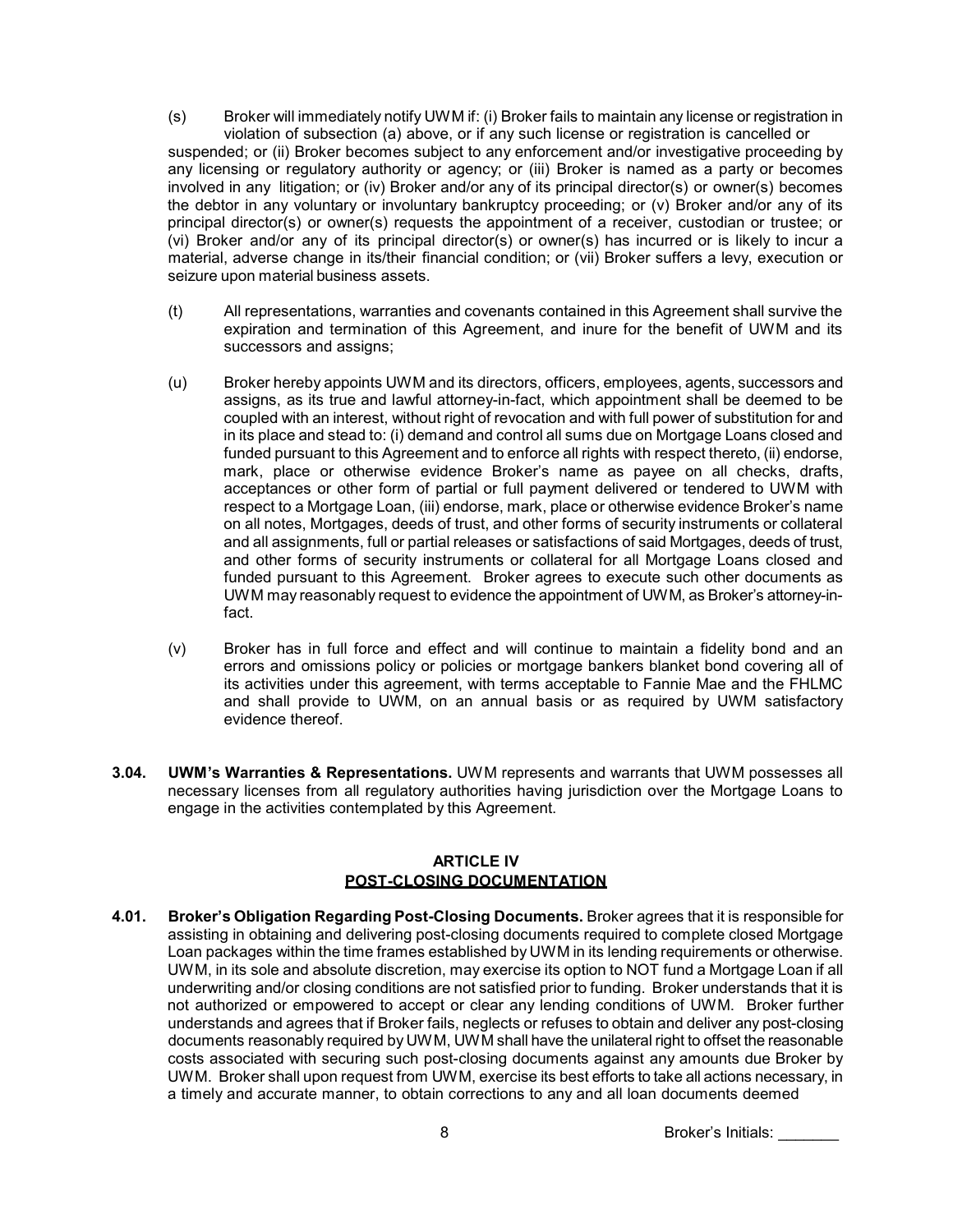appropriate or desirable in UWM's sole and absolute discretion and to otherwise assist UWM in remedying any matter not in compliance with applicable law, regulations, or the requirements of UWM, including assisting UWM in obtaining recorded documentation related to a Mortgage Loan and title policies from closing agents, or to enable UWM to sell, convey, obtain guaranty for, or market loans. The failure, refusal and/or neglect of Broker to secure post-closing documentation in a timely manner shall entitle UWM to exercise a right of set off with respect to any amounts due Broker.

#### **ARTICLE V INDEMNIFICATION & REPURCHASE BY BROKER**

**5.01. Indemnification by Broker.** Broker, and each of its members, equityholders, principals, partners and stockholders, jointly and severally, agrees to indemnify, defend (by counsel acceptable to UWM), and hold UWM harmless from and against any and all liabilities, claims, losses, damages and out of pocket costs ("individually a "*Claim*" and collectively the "*Claims*"): (a) resulting from any breach of this Agreement; (b) resulting from any act or omission by Broker in connection with any Mortgage Loan subject to this Agreement; (c) arising from or in connection with Broker's use of any non-industry standard form not provided or approved by UWM in connection with any Mortgage Loan; (d) concerning miscalculations and other errors which result from Broker's independent application and processing procedures as well as for its misuse of forms required by UWM; (e) asserted against UWM under provisions of RESPA, including without limitation, claims based upon, or arising as a result of, any payments received by Broker in the nature of rate spread premium, service release premium, back points, discount points, broker rebates, and the like; (f) incurred or paid by UWM as a result of the exercise of a right of cancellation or right of recession by any Borrower in connection with a Mortgage Loan; and (g) extraordinary servicing costs or carrying costs related to any Mortgage Loan as a result of any of the following circumstances: (i) any breach of any representation, warranty or covenant contained herein, or any material breach of this Agreement; or (ii) if UWM is required to repurchase any Mortgage Loan which it has sold to an investor, or which it has placed or pledged to a mortgage pool, which repurchase requirement is a result of the Mortgage Loan being classified as a Defective Loan as the result of any act or omission of Broker; (each a "*Repurchase Event*"), the Broker shall be obligated to promptly repurchase such Mortgage Loan. If any Claim shall be asserted or brought against UWM by reason of any such act or omission of Broker, Broker shall upon demand, obtain representation by legal counsel acceptable to UWM to defend UWM against any such Claim and Broker shall pay all costs and attorney's fees incurred in such defense.

#### **5.02. Terms of Indemnification.**

- (a) Broker may be required (at UWM's option) to remit to UWM immediately upon demand a good faith advance to be applied by UWM to cover any such Claim arising from such Repurchase Event, and
- (b) Broker may be required (at UWM's option) to remit to UWM immediately upon demand a non-refundable loan administration fee, and
- (c) Broker shall immediately upon receipt of notice from UWM confirming the occurrence of a Repurchase Event, fully reimburse UWM for the rate premium and/or service release premium originally paid to Broker at the time the Mortgage Loan was purchased by UWM, whether such premium was included in the gross price paid or referenced separately, and
- (d) Broker may additionally be required to remit to UWM immediately upon demand following a Repurchase Event, any additional amount to cover actual loss to UWM not otherwise reimbursed by the good faith advance or loan administration fee, as outlined above. Any good faith advance and additional amounts required under Section 5.02(a) and/or 5.02(b) herein in excess of actual losses will be returned to the Broker upon final loss reconciliation by UWM. Broker agrees that its failure to comply with the terms of the indemnification sections within this Agreement shall give UWM the right to demand full repurchase of said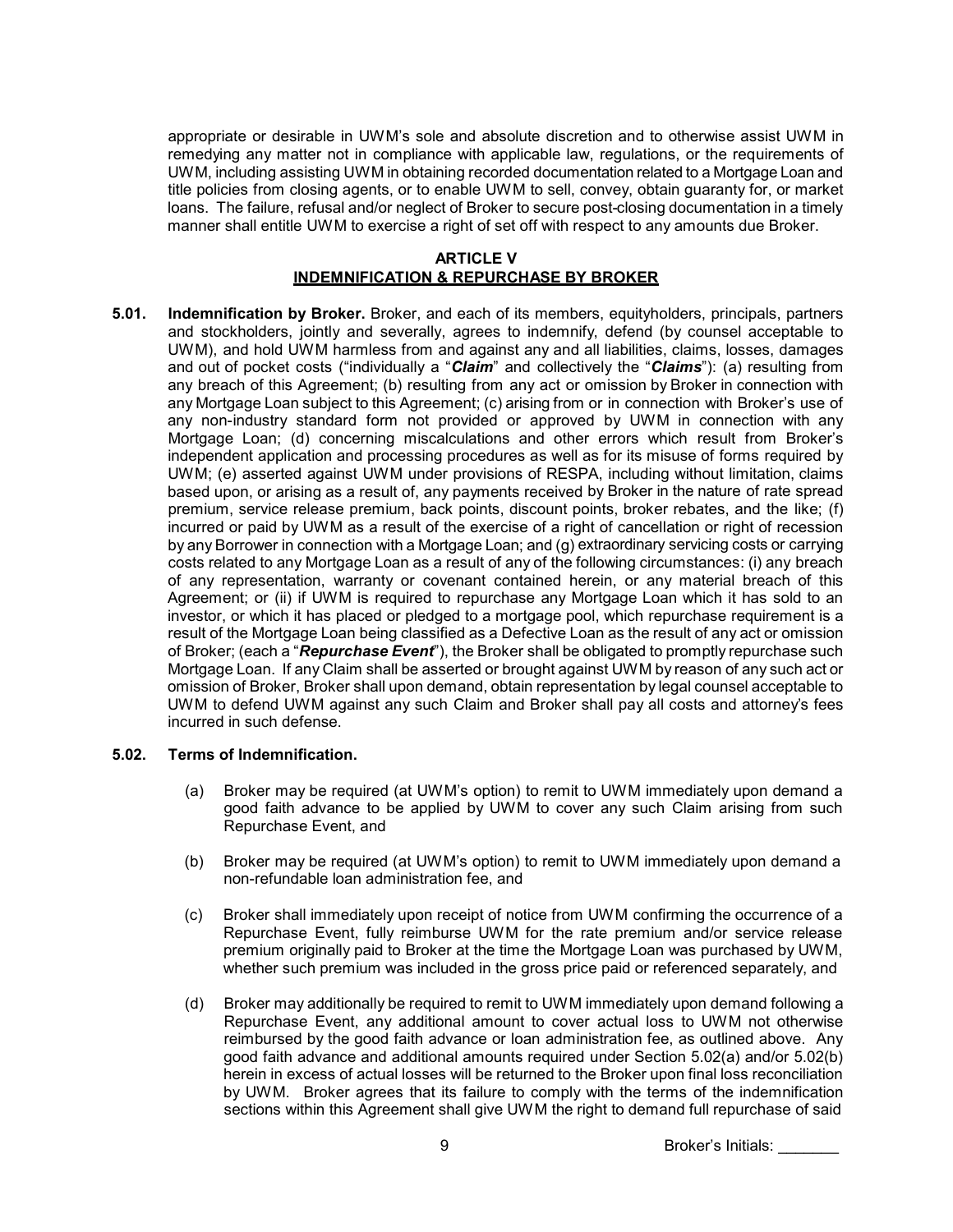Mortgage Loan, and upon any such demand, Broker shall promptly repurchase such Mortgage Loan and reimburse UWM for all costs and expenses associated therewith.

**5.03. Right of Set-off.** Broker grants UWM the right of set-off and UWM may deduct any fees, penalties, damages, or other sums owed by Broker to UWM hereunder from the purchase price or loan funding of any Mortgage Loans purchased from Broker and/or funded by UWM. UWM may also withhold, set-off and apply any fees, expenses or other matters otherwise due and payable to Broker to any obligations of the Broker to UWM. UWM shall have the right to withhold any fees or payments until the Loan file is complete and the Broker has performed all of its obligations under this agreement.

#### **ARTICLE VI MISCELLANEOUS PROVISIONS**

- **6.01. Amendment of Agreement.** Except as set forth on Section 6.08, this Agreement may not be amended except in writing executed by authorized representatives of both Broker and UWM.
- **6.02. Waiver Nonbinding**. The failure of UWM to insist in any one or more instances upon strict performance of any of the covenants, agreements, or conditions of this Agreement, or to the exercise of any rights hereunder, shall not be construed as a waiver or a relinquishment for the future of such covenants, agreements, conditions or rights, and any and all waivers must be in writing and be signed by the party waiving its rights.
- **6.03. No Obligations To Make Loans.** Nothing contained in this Agreement shall be construed to require UWM to approve, purchase and/or fund any Mortgage Loan or Mortgage Loans submitted by Broker pursuant to the terms hereof. Approval and funding of any such Mortgage Loan or Mortgage Loans shall be in the sole and absolute discretion of UWM, and said decision will be made on a loan by loan basis. Broker shall not be obligated to submit any particular mortgage loan applications or any minimum number of loan applications to UWM.
- **6.04. No Agency or Employment Relationship**. Both parties understand and agree that it is not intended that this Agreement create or establish a relationship of employer and employee between UWM and Broker, nor is it intended that Broker will be UWM's partner, joint venturer or agent. Broker is an independent contractor, and is hereby expressly prohibited from holding itself out as an agent, representative or employee of UWM or of having any endorsement from or affiliation with UWM.
- **6.05. Term.** This Agreement is for an initial term of one (1) year and shall automatically renew for successive terms of one (1) year each, unless terminated pursuant to Section 6.06 below.
- **6.06. Termination.** This Agreement may be terminated by either party for any reason, with or without cause, breach or other justification, upon seven (7) days prior written notice, and may be terminated immediately: (a) for breach of any covenant, obligation, or duty herein contained; or (b) for violation of any law, ordinance, statute rule or regulation governing the conduct of either party hereto; or (c) upon the suspension, cancellation, or termination of any license or permit required by a party to conduct business and/or perform its obligations hereunder; or (d) if any warranty, representation or statement made by a party to this Agreement was false in any material respect when made or furnished; or (e) in the event a party becomes a debtor in any voluntary or involuntary bankruptcy proceeding; or (f) in the event that a party shall become insolvent, fails to pay its debts as they become due, or makes an assignment for the benefit of its creditors; or (g) in the event of a seizure, execution or levy upon material assets of a party; or (h) in the event of a dissolution of a party; or (i) upon the sale or disposition of a significant portion of the assets or equity interests of a party; or (j) in the event that a trustee, custodian or receiver shall be appointed in connection with material assets of a party. Termination shall not affect the obligations with respect to any Mortgage Loans submitted prior to such termination, except that UWM shall not be obligated to purchase and/or fund any such Mortgage

10 **Broker's Initials:**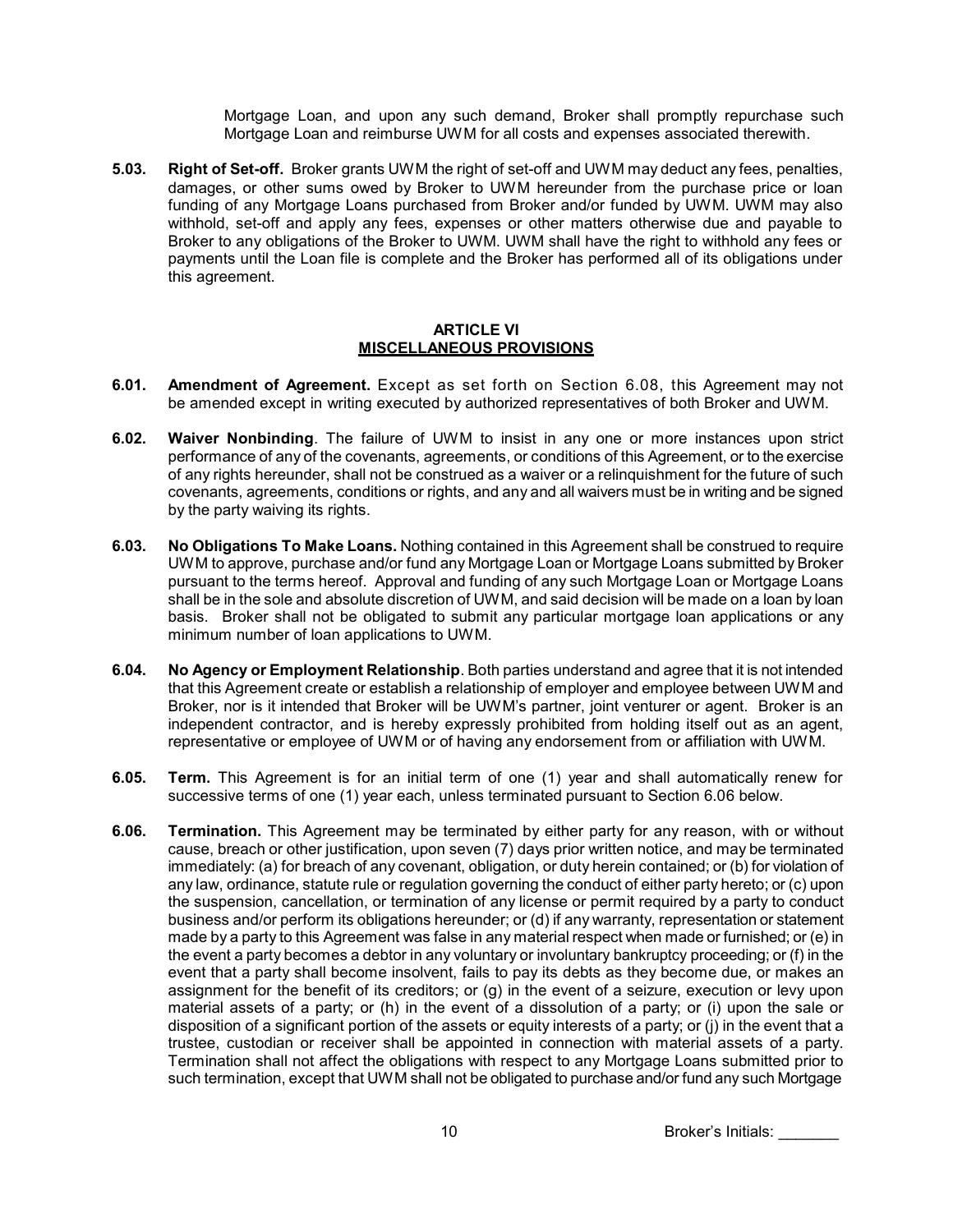Loans approved prior to termination if UWM terminates this Agreement for breach by Broker on the basis of fraud, dishonesty, misrepresentation or negligence. In addition, termination shall not affect either party's obligations with respect to amounts previously owed to the other party pursuant to this Agreement, or Broker's indemnification obligations to UWM.

- **6.07. Current Financials & Document Retention.** Within ninety (90) days after Broker's fiscal year-end, Broker shall provide to UWM its year-end financial statements, as well as such financial statements of Broker's principals or owners, as UWM shall require, including a balance sheet and income statement. UWM reserves the right to request financial information from Broker on a more frequent basis. If UWM acts as FHA or VA sponsor for Broker, copies of all closing documents for Mortgage Loans funded by UWM shall be retained by Broker for the time period required by FHA or VA. Broker is responsible for maintaining a complete origination file containing all documents that were used in processing and underwriting a Mortgage Loan.
- **6.08. UWM Amendments & Website.** This Agreement, and UWM's policies, procedures, requirements and instructions concerning Mortgage Loan Applications and Mortgage Loans may be amended by UWM from time to time, and UWM will endeavor to provide broker with prompt notice thereof, which may occur by posting any such amendments on UWM's website, which Broker is required to regularly check and monitor as a condition of this Agreement. Broker agrees that the submission of any Mortgage Loan Applications or Mortgage Loans to UWM after such amendment shall be Broker's agreement to the amendment without further signature or consent of any kind. Any such amendment shall apply to prior, pending, and/or future Mortgage Loan Applications submitted by Broker. In addition, this Agreement may be amended pursuant to a writing signed by the Broker and UWM.
- **6.09. Quality Control.** Broker shall permit any officer, employee or designated representative of UWM, at any reasonable time during regular business hours, to examine, reproduce and make audits of any of the processes implemented and documents in the possession or control of Broker regarding any Mortgage Loan or Mortgage Loan Application submitted to UWM pursuant to this Agreement. If upon the request of UWM, Broker fails to timely deliver all documents and records associated with or related to any Mortgage Loan or Mortgage Loan Application submitted to UWM pursuant to this Agreement, Broker shall give UWM and its officers, employees, or designated representatives reasonable access to Broker's premises in order to allow UWM to retrieve, prepare, reproduce and otherwise obtain all such documents and records. Broker shall also make its officers, employees, and/or designated representatives available to UWM and shall cooperate with UWM in connection with all such examinations, audits and document and record collection activities.
- **6.10. Unacceptable Applications & Submissions**. Under no circumstances shall Broker submit any Mortgage Loan Applications for Mortgage Loans that could be considered to constitute a "high cost loan" or "predatory loan" as defined in: (a) the Home Ownership and Equity Protection Act of 1994, as amended; or (b) any other federal, state or local law or regulations.
- **6.11. Broker Advertising, Non-Solicitation & Customer Privacy**. Broker may advertise to the public the availability of various loan programs and Broker's services, but Broker may not, in any way, directly or indirectly identify UWM or related parties in any such advertising unless: (i) required by applicable laws or regulations; or (ii) UWM has, in advance, approved use of UWM's name by the Broker in writing. Broker agrees that the Borrower(s) and Mortgagors on all Mortgage Loans shall, at the time of purchase, funding or closing by UWM, become the sole and exclusive customers of UWM. Neither Broker nor any of its directors, officers, managers, members, partners, employees, representatives, agents or affiliates shall, at any time following such purchase, funding or closing by UWM, target the Borrower(s) or Mortgagors for any loan refinance solicitation(s). Without the prior consent of UWM, Broker shall not prepare, sell or distribute any customer or contact list incorporating the names, addresses or any non- public personal information of such Borrower(s) or Mortgagors and shall not use any such list to solicit or promote, or to allow any other person or entity to solicit or promote, the sale of any financial services or products to any such Borrower(s) or Mortgagors.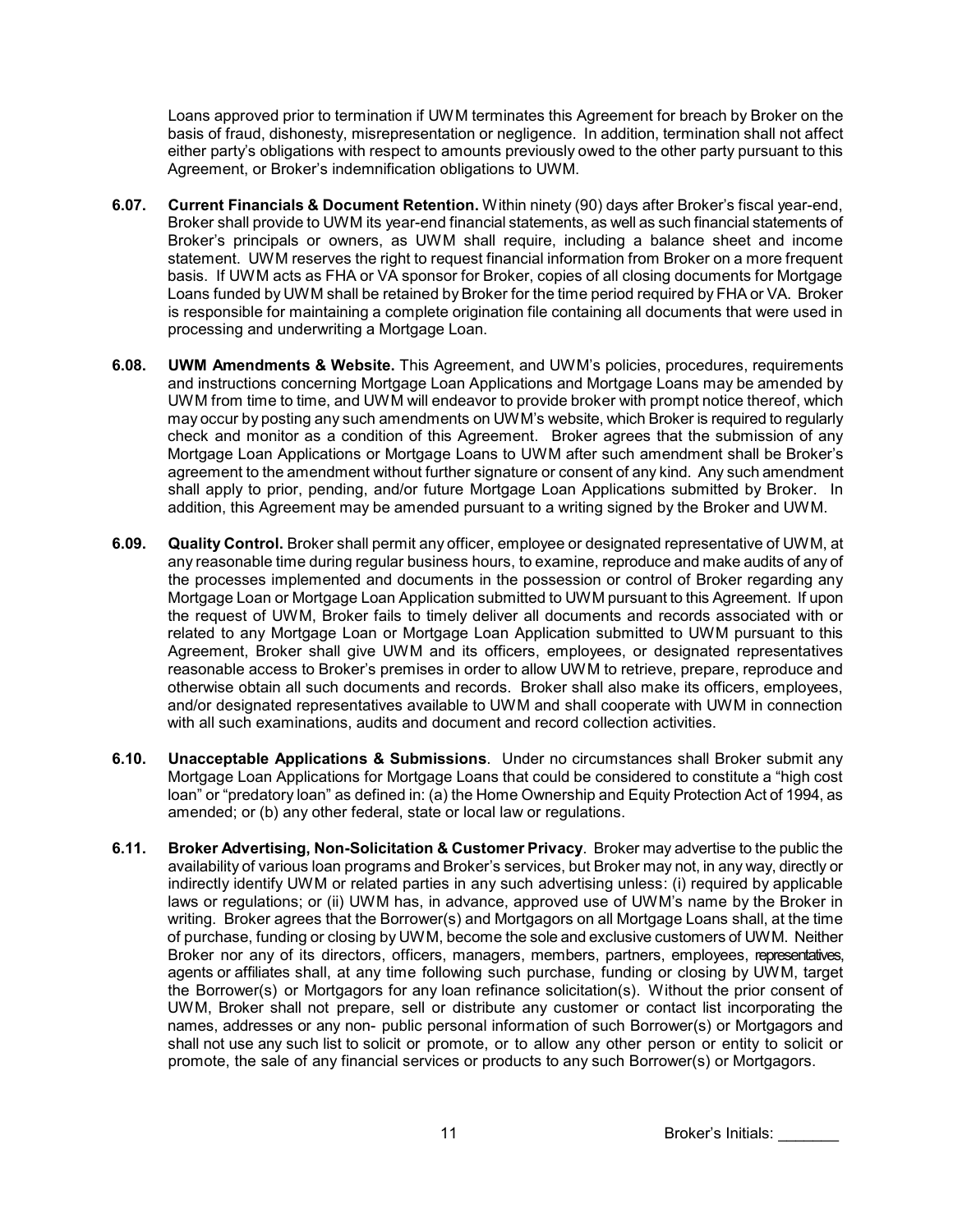- **6.12. Authorization.** Broker hereby consents and gives Lender permission to obtain information about the Broker and any and all employees and independent contractors of the Broker, including, without limitation, professional history information, criminal record information, credit information and other public information. Broker hereby certifies to UWM that all required consents and approvals of its employees and independent contractors have been obtained to authorize UWM to conduct such background checks and obtain such information. Broker consents to the release of information to regulators and law enforcement agencies about any Mortgage Loan or loan application that may be suspected to contain misrepresentations and/or irregularities. It is understood and agreed that Broker and its employees may be named as the originator or loan officers on such Mortgage Loans, whether or not Broker or its employees are implicated in any allegations of wrongdoing. Broker hereby releases and agrees to indemnify, defend and hold harmless UWM from and against any and all liability for damages, losses, costs and expenses that may arise from the reporting or use of any information submitted by UWM or used in any way by UWM.
- **6.13. Entire Agreement**. The arrangements and relationships contemplated in this Agreement and/or any document referred to herein constitute the sole understanding and agreement of the parties. No other or further arrangements, understandings or discussions between the parties will be considered valid unless they are in writing and executed by each of the parties, except as otherwise provided in this Agreement, this Agreement supersedes all other agreements, covenants, representations, warranties, understandings and communications between the parties, whether written or oral, with respect to the transactions contemplated by this Agreement.
- **6.14. Invalidity & Severability.** The invalidity or unenforceability of any particular provision of this Agreement shall not affect the other provisions of this Agreement, and any provision determined to be invalid and/or unenforceable by a court or tribunal of competent jurisdiction shall be revised and reformed to make such provision valid and/or enforceable, if possible, to the fullest extent permitted by law, otherwise this Agreement shall be construed as if such invalid or unenforceable provision was omitted.
- **6.15. Benefit & Assignment.** Broker may not assign its rights and/or delegate its duties and obligations under this Agreement without the written consent of UWM. UWM may assign its rights and/or delegate its duties and obligations under this Agreement to any subsidiary, affiliate or successor in interest without the consent of Broker. Subject to the foregoing, this Agreement shall be binding upon and inure to the benefit of the parties and their respective heirs, legal representatives, successors and assigns.
- **6.16. Governing Law**. This Agreement shall be governed by, and construed and enforced in accordance with, applicable federal laws and the laws of the State of Michigan, without reference to conflict of laws principles. The parties to this Agreement hereby unconditionally and irrevocably: (a) submit to the jurisdiction of the Oakland County (Michigan) Circuit Court, or in the event that original jurisdiction may be established, the United States District Court for the Eastern District of Michigan, Southern Division, sitting in Detroit, Michigan (hereinafter the "Courts"), in any action arising out of this Agreement; (b) agree that all Claims in any action may be decided in either of said Courts; and (c) waive, to the fullest extent that they may effectively do so, the defenses of: (i) lack of subject matter jurisdiction of such Courts; (ii) the absence of personal jurisdiction by such Courts over the parties to this Agreement; and (iii) forum non-conveniens.
- **6.17. Attorney's Fees**. In the event a dispute arises under this Agreement between Broker and UWM, which dispute results in legal action being taken by one or both of the parties, the prevailing party shall be entitled to recover its reasonable attorney fees, costs and other expenses associated with the enforcement of its rights under this Agreement, and the non-prevailing party hereby agrees to promptly pay same.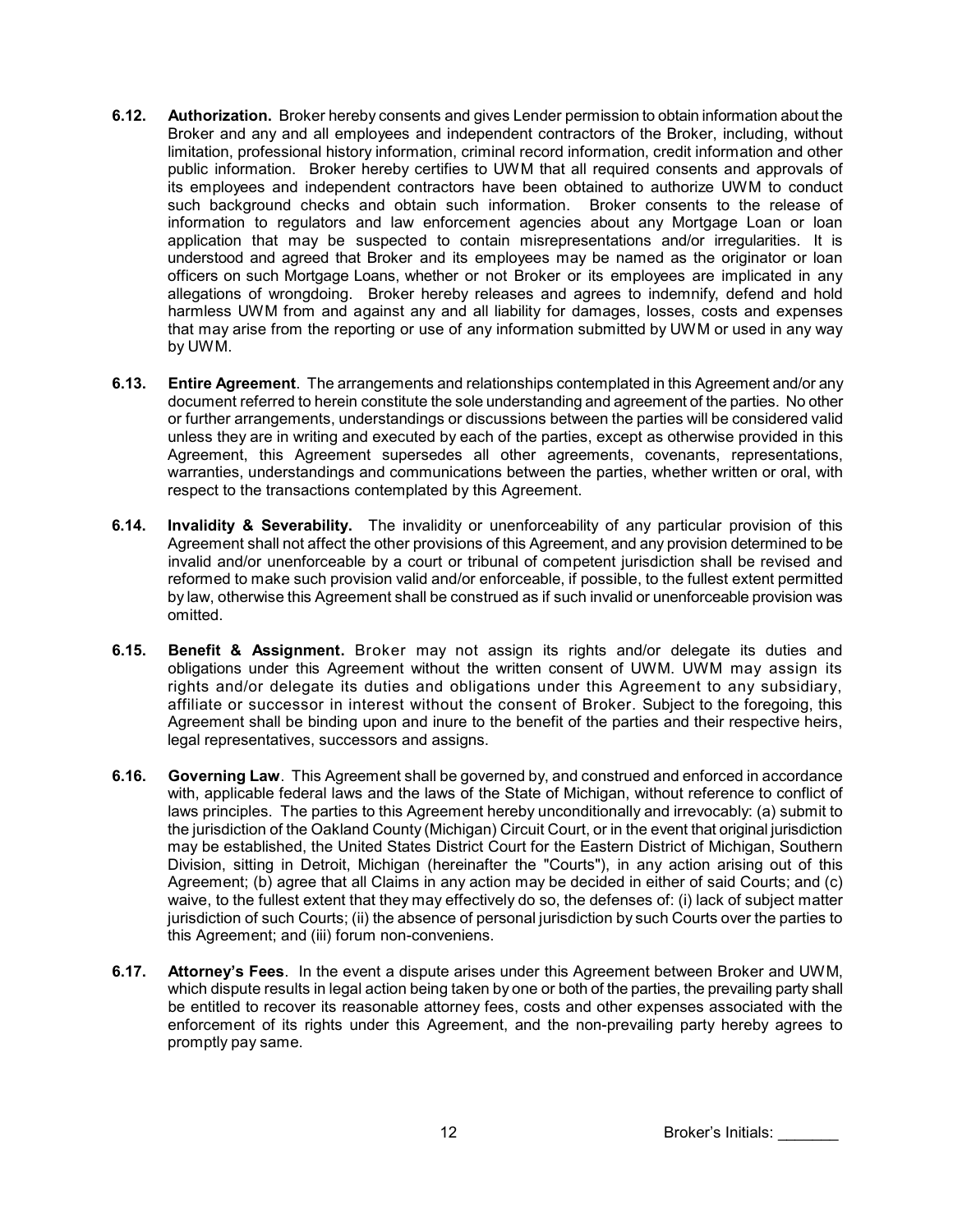- **6.18. Early Payoffs.** Broker, and each of its employees, contractors, agents, representatives, consultants, members, equityholders, principals, partners and stockholders agrees not to solicit any Mortgage Loan delivered, funded and/or purchased by UWM. UWM is committed to the long term performance of its loans. As such, should any Mortgage Loan delivered hereunder be paid off within one hundred eighty (180) days for any reason, Broker, or if Broker is incapable of paying for any reason, the current or former members, equityholders, principals, partners, stockholders, on a joint and several basis, shall promptly deliver to UWM the greater of: (a) any rate spread premium paid by UWM to the borrower or Broker; or (b) one (1%) percent of the amount of the Mortgage Loan.
- **6.19. Enforceability & Construction**. Any provision of this Agreement that is prohibited or unenforceable in any jurisdiction shall, as to such jurisdiction, be ineffective to the extent of such prohibition or unenforceability without invalidating the remaining portions hereof or affecting the validity or enforceability of such provision in any other jurisdiction, and to this end, the provisions hereof are severable. In the event any of the terms or provisions contained in this Agreement conflict with those contained in other documents executed in connection with this Agreement, the terms and provisions of this Agreement shall govern and control. In the event of any conflict, inconsistency or ambiguity between the terms of this Agreement and those contained in any Addendum hereto or Amendment hereof, the terms and conditions of such Addendum or Amendment shall be deemed to govern and control. Notwithstanding the foregoing, in the event of any conflict, ambiguity or inconsistency between the terms and conditions contained in this Agreement and those set forth in any Correspondent Agreement with UWM under which the Broker is the designated correspondent, the terms and conditions of the Correspondent Agreement shall be deemed to supersede and control.
- **6.20. Counterparts & Electronic Signatures**. This Agreement may be executed in one or more counterparts, each of which shall constitute an original and all of which shall constitute the same Agreement. The parties to this Agreement hereby further agree that due to their distant locations and/or differing schedules, this Agreement may be executed via facsimile, electronic mail or electronic signature and that a facsimile or electronic signature of this Agreement containing counterpart facsimile or electronic or other signature shall be valid and binding for all purposes.
- **6.21. Notices.** Any notices necessary to be given under the provisions of the Agreement will be sufficient if in writing and delivered personally, by U.S. certified mail, return receipt requested or by any nationally recognized express courier service to the addresses set forth below, or to such other address as may hereafter be furnished by either party to the other party by like notice, or via electronic mail if consented to by the parties;

**UWM:** United Wholesale Mortgage 555 South Adams Road, Suite 200 Birmingham, MI 48009 Attention: BROKER ADMINISTRATION

**Broker:**

Attention:

- **6.22. No Third Party Beneficiaries.** The parties to this Agreement do not intend to confer benefits upon any person or entity who or which is not a signatory to this Agreement.
- **6.23. Time Is Of The Essence.** Time shall be of the essence for purposes of this Agreement as well as with respect to all of the documents and instruments executed in connection herewith.

13 Broker's Initials: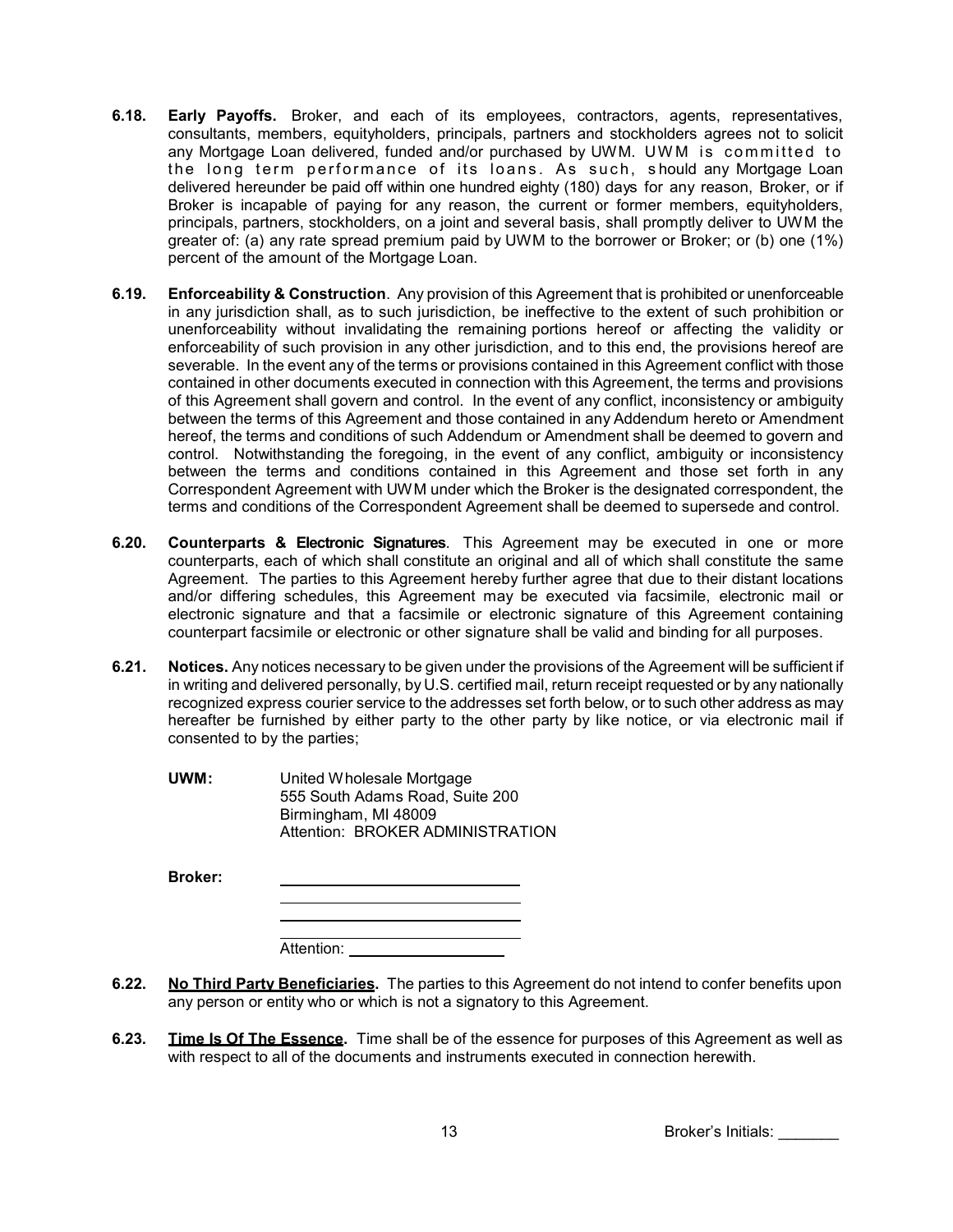- **6.24. Interpretation.** This Agreement (and all agreements, documents, instruments and/or exhibits referred to or incorporated into this Agreement) is being entered into among competent persons, who are experienced in business and represented by counsel, and has been reviewed by the parties and their counsel. Therefore, any conflicting or ambiguous language contained in this Agreement (and all agreements, documents, instruments and/or exhibits referred to or incorporated herein) shall not necessarily be construed against any particular party as the drafter of such language.
- **6.25. WAIVER OF JURY TRIAL.** BROKER AND UWM ACKNOWLEDGE THAT THE RIGHT TO TRIAL BY JURY IS A CONSTITUTIONAL ONE, BUT THAT IT MAY BE WAIVED. UWM AND BROKER, AFTER CONSULTING COUNSEL OF THEIR CHOICE, EACH HEREBY KNOWINGLY AND VOLUNTARILY, WITHOUT COERCION, WAIVE ALL RIGHTS TO A TRIAL BY JURY OF ALL DISPUTES BETWEEN THEM.

**WHEREFORE,** the parties hereto have executed the above and foregoing Agreement as of the day and year first above written.

**UWM**

**United Wholesale Mortgage**

| <b>BROKER</b><br><u> 1980 - Johann John Stein, markin bashkar (b. 1980)</u> |  |
|-----------------------------------------------------------------------------|--|
|                                                                             |  |
|                                                                             |  |

**Its: \_\_\_\_\_\_\_\_\_\_\_\_\_\_\_\_\_\_\_\_\_\_\_\_\_\_\_\_\_**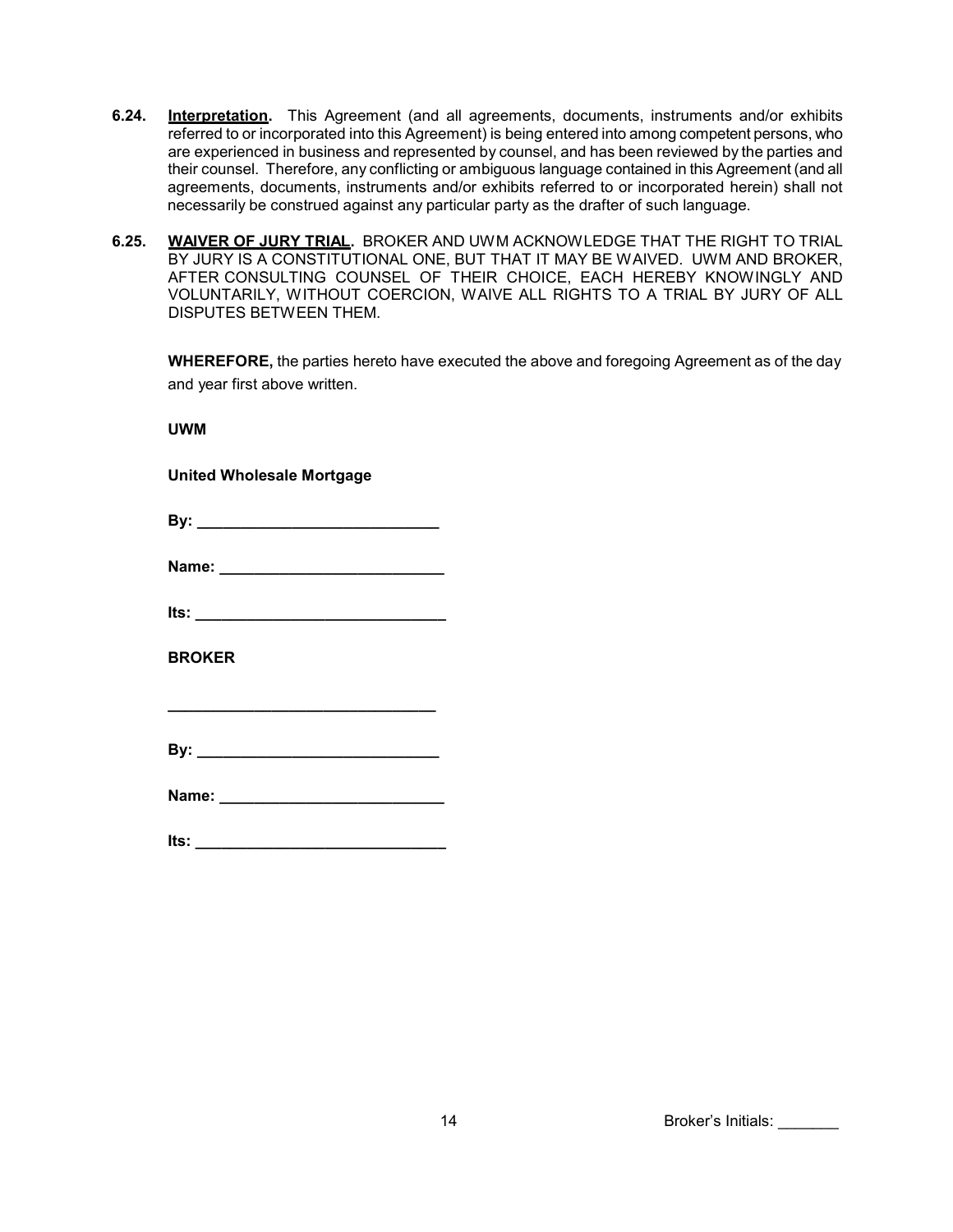

#### **AUTHORIZATION/RELEASE**

On behalf of myself and the below named firm, I hereby consent to a review and confirmation of me and the Firm as to my and its moral character, business professional and financial reputation and standing, personal financial standing, fitness as a mortgage broker, a concurrent funding broker and/or wholesale correspondent, and such other information as may be received during the review and confirmation to be provided to United Wholesale Mortgage (UWM), hereinafter "Mortgage Lender".

Every firm, company, governmental agency, court, association or institution having control of any documents, records and other information pertaining to me or my Firm is hereby authorized and requested to furnish, allow to be copied or otherwise provide, information of the kind described above to the company or its representatives, conducting the review and confirmation (hereinafter "Company"). This authorization and request includes, but is not limited to, documents, records or files regarding any charges or complaints filed against me, including any complaints erased by law, whether formal or informal, pending or closed, and information from Interthinx, Inc. database. I specifically authorize and request consumer credit reporting agencies to provide my personal credit history to Company. A photocopy of this authorization shall be as valid as the original.

In consideration of the time and expense incurred in reviewing and evaluating the application and qualifications of Firm and me as to our fitness as a mortgage broker for Mortgage lender, and to facilitate the providing of information for the review and confirmation by Company, on behalf of myself and Firm, I hereby release, discharge, exonerate and covenant not to sue any person, company or governmental organization providing information in the review and confirmation, any recipient of information, including Mortgage Lender, and Company, its parent, sister and affiliate companies and its and their officers, agents, employees and independent contractors, from any and all liability of every nature and kind arising from or in connection with the furnishing of information, the inspection of documents, records and other information, and the preparation of the review and confirmation of the information provided to Mortgage Lender.

#### **THE PRINCIPALS OF THE ORGANIZATION ARE AS FOLLOWS:**

| NAME OF BUSINESS | DATE: | <b>SIGNATURE</b> | SSN |
|------------------|-------|------------------|-----|
|                  |       | X                |     |
|                  |       | X                |     |
|                  |       | X                |     |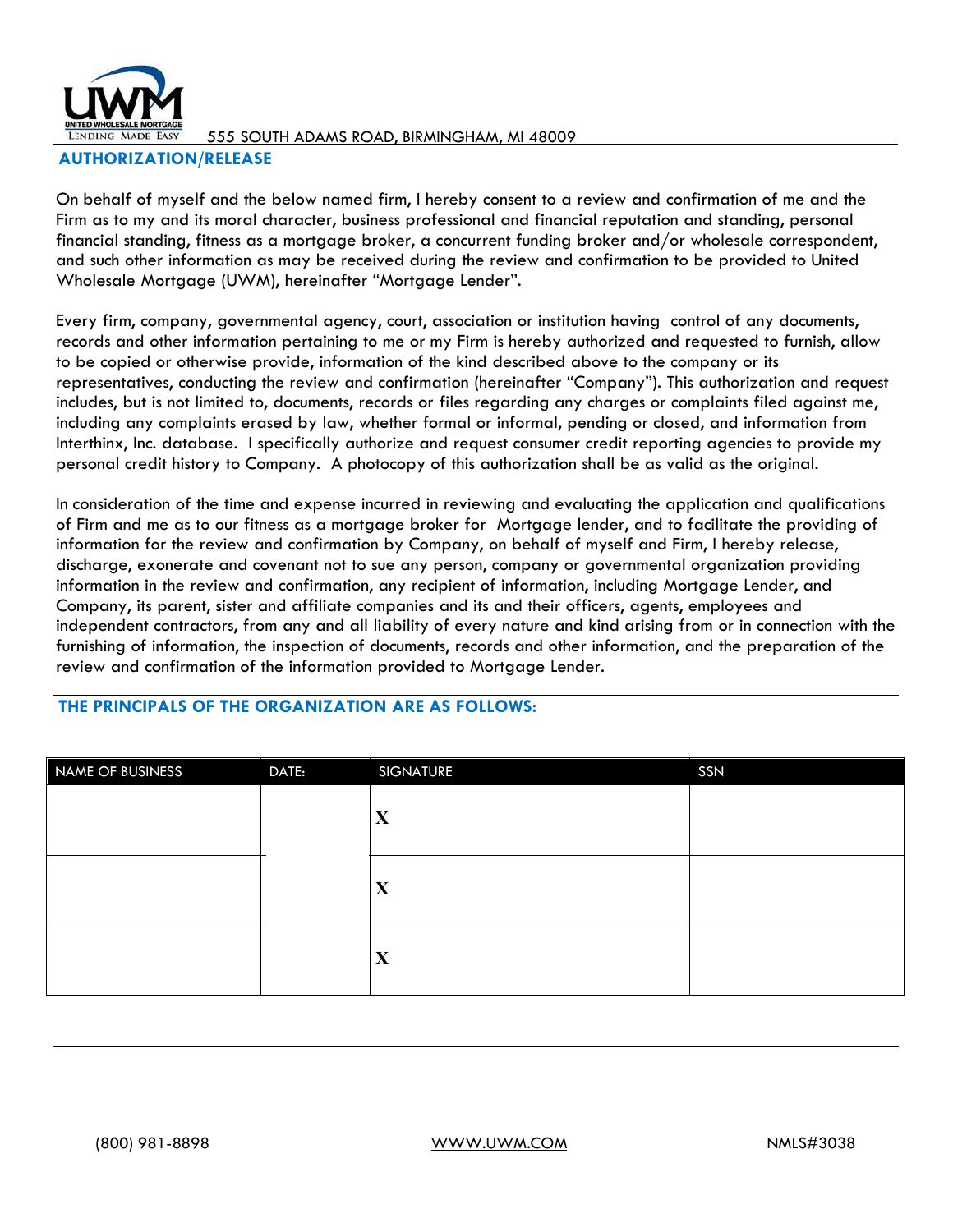

# **WRITTEN CONSENT OF THE BOARD OF DIRECTORS OF \_\_\_\_\_\_\_\_\_\_\_\_\_\_\_\_\_\_\_\_\_\_\_**

\_\_\_\_\_\_\_\_\_\_, 2011

The undersigned, being the requisite number of members of the board of directors of  $(the "Commony")$ necessary to authorize and take action on behalf of the Company, in lieu of a meeting, hereby consent to the following actions and adopt the following resolutions by written consent in accordance with the Company's bylaws and applicable state law:

 NOW, THEREFORE, BE IT RESOLVED, that the following individuals are duly appointed and authorized persons of the Company, with the full right, power and authorized to act, individually, on behalf of and to bind the Company (each an "Authorized Person"):

\_\_\_\_\_\_\_\_\_\_\_\_\_\_\_\_\_\_\_\_\_\_\_

\_\_\_\_\_\_\_\_\_\_\_\_\_\_\_\_\_\_\_\_\_\_\_

 FURTHER RESOLVED, that, each Authorized Person, acting alone or together, is hereby authorized, empowered, and directed, in the name and on behalf of the Company, to take all actions and to enter into, execute and deliver all documents and agreements with United Shore Financial Services LLC d/b/a United Wholesale Mortgage, and any affiliate or subsidiary thereof ("United Wholesale"), or any other party, that he, she or it deems necessary to effectuate business transactions with United Wholesale and perform the obligations of the Company;

FURTHER RESOLVED, that each Authorized Person, acting alone or together, be, and each of them hereby is, authorized, empowered and directed, in the name and on behalf of the Company, to pay such fees and expenses which shall in such Authorized Person's judgment be necessary, proper or advisable, in connection with the foregoing resolutions;

FURTHER RESOLVED, that each Authorized Person of the Company, acting alone or together, be, and each of them hereby is, authorized, empowered and directed, in the name and on behalf of the Company, to take such further action as he, she or it deems necessary or desirable to comply with the applicable laws of any jurisdiction and with any consent, notice, approval or other authorization or requirement of any foreign or domestic court, governmental, regulatory or administrative agency or instrumentality; and

FURTHER RESOLVED, that the execution of this Written Consent shall constitute a written waiver of any notice required by the bylaws or applicable state law, and all actions taken by this Written Consent shall have the same force and effect as if taken at a special meeting of the board of directors, duly called and constituted pursuant to Company's bylaws and applicable state laws.

 $\overline{a}$ 

 $\overline{\phantom{a}}$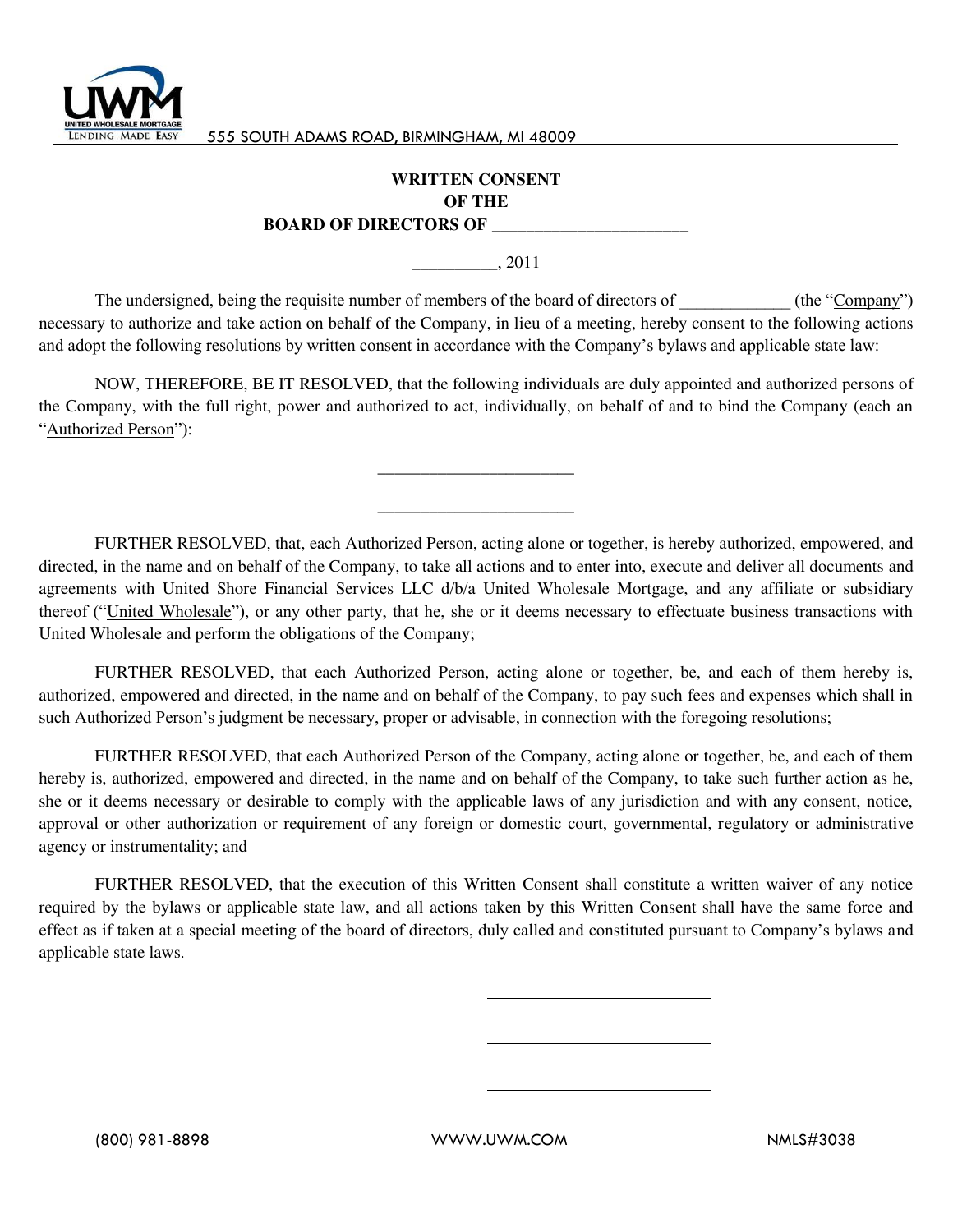

#### **WRITTEN CONSENT OF THE MEMBERS OR MANAGERS OF**

**\_\_\_\_\_\_\_\_\_\_\_\_\_\_\_\_\_\_\_\_\_\_\_\_\_\_\_\_\_\_\_\_** 

\_\_\_\_\_\_\_\_\_\_, 2011

The undersigned, being the requisite number of members or managers of  $($ the "Company") necessary to authorize and take action on behalf of the Company, in lieu of a meeting, hereby consent to the following actions and adopt the following resolutions by written consent in accordance with the Company's operating agreement and applicable state law:

 NOW, THEREFORE, BE IT RESOLVED, that the following individuals are duly appointed and authorized persons of the Company, with the full right, power and authorized to act, individually, on behalf of and to bind the Company (each an "Authorized Person"):

\_\_\_\_\_\_\_\_\_\_\_\_\_\_\_\_\_\_\_\_\_\_\_

\_\_\_\_\_\_\_\_\_\_\_\_\_\_\_\_\_\_\_\_\_\_\_

 FURTHER RESOLVED, that, each Authorized Person, acting alone or together, is hereby authorized, empowered, and directed, in the name and on behalf of the Company, to take all actions and to enter into, execute and deliver all documents and agreements with United Shore Financial Services LLC d/b/a United Wholesale Mortgage, and any affiliate or subsidiary thereof ("United Wholesale"), or any other party, that he, she or it deems necessary to effectuate business transactions with United Wholesale and perform the obligations of the Company;

FURTHER RESOLVED, that each Authorized Person, acting alone or together, be, and each of them hereby is, authorized, empowered and directed, in the name and on behalf of the Company, to pay such fees and expenses which shall in such Authorized Person's judgment be necessary, proper or advisable, in connection with the foregoing resolutions;

FURTHER RESOLVED, that each Authorized Person of the Company, acting alone or together, be, and each of them hereby is, authorized, empowered and directed, in the name and on behalf of the Company, to take such further action as he, she or it deems necessary or desirable to comply with the applicable laws of any jurisdiction and with any consent, notice, approval or other authorization or requirement of any foreign or domestic court, governmental, regulatory or administrative agency or instrumentality; and

FURTHER RESOLVED, that the execution of this Written Consent shall constitute a written waiver of any notice required by the operating agreement or applicable state law, and all actions taken by this Written Consent shall have the same force and effect as if taken at a special meeting of the partners, duly called and constituted pursuant to Company's operating agreement and the applicable state laws.

 $\overline{a}$ 

 $\overline{a}$ 

 $\overline{\phantom{a}}$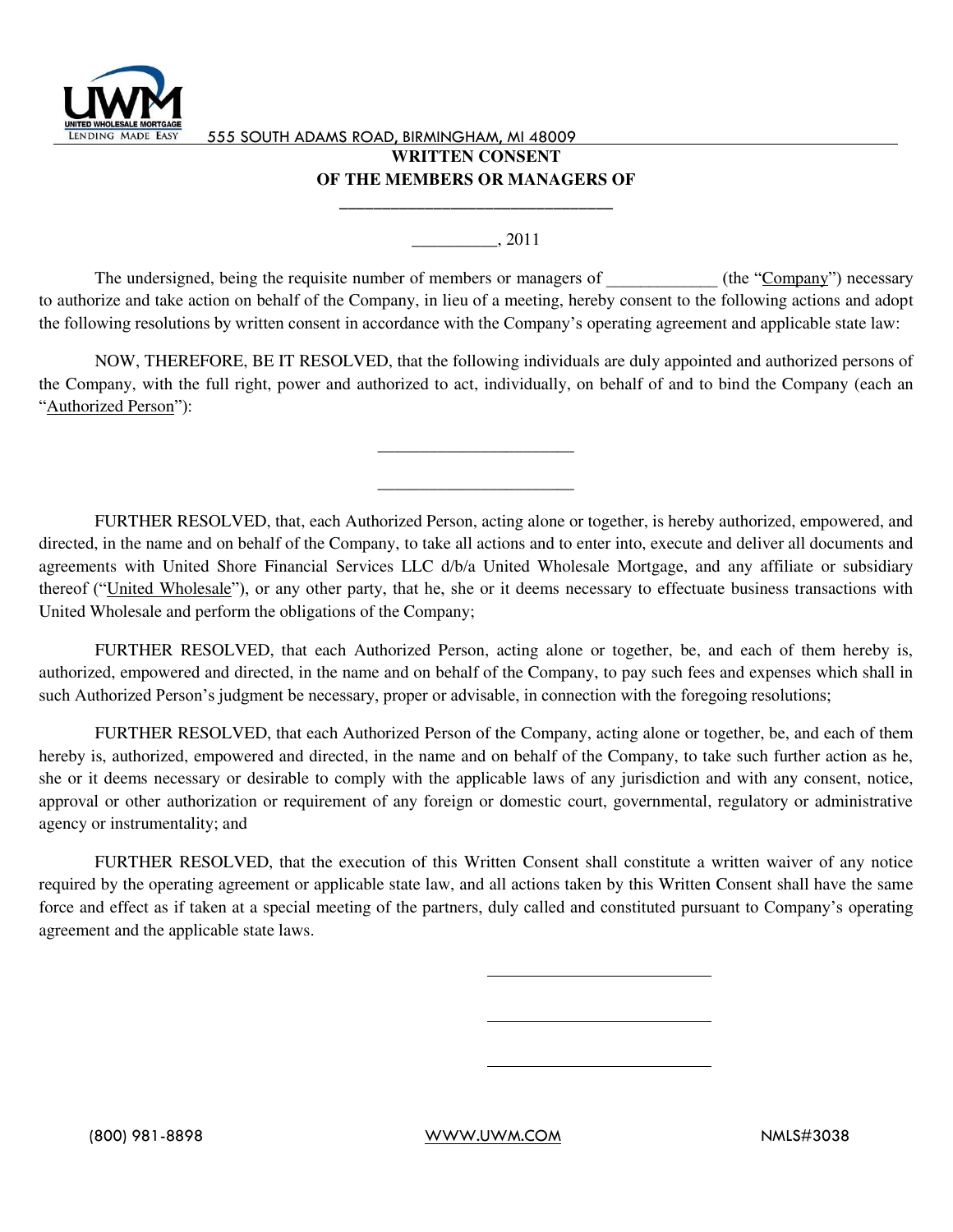

**WRITTEN CONSENT** 

#### **OF THE**

**PARTNERS OF \_\_\_\_\_\_\_\_\_\_\_\_\_\_\_\_\_\_\_\_\_\_\_\_\_\_\_\_\_** 

#### \_\_\_\_\_\_\_\_\_\_, 2011

The undersigned, being the requisite number of partners of  $($ the "Company") necessary to authorize and take action on behalf of the Company, in lieu of a meeting, hereby consent to the following actions and adopt the following resolutions by written consent in accordance with the Company's partnership agreement and applicable state law:

 NOW, THEREFORE, BE IT RESOLVED, that the following individuals are duly appointed and authorized persons of the Company, with the full right, power and authorized to act, individually, on behalf of and to bind the Company (each an "Authorized Person"):

\_\_\_\_\_\_\_\_\_\_\_\_\_\_\_\_\_\_\_\_\_\_\_

\_\_\_\_\_\_\_\_\_\_\_\_\_\_\_\_\_\_\_\_\_\_\_

 FURTHER RESOLVED, that, each Authorized Person, acting alone or together, is hereby authorized, empowered, and directed, in the name and on behalf of the Company, to take all actions and to enter into, execute and deliver all documents and agreements with United Shore Financial Services LLC d/b/a United Wholesale Mortgage, and any affiliate or subsidiary thereof ("United Wholesale"), or any other party, that he, she or it deems necessary to effectuate business transactions with United Wholesale and perform the obligations of the Company;

FURTHER RESOLVED, that each Authorized Person, acting alone or together, be, and each of them hereby is, authorized, empowered and directed, in the name and on behalf of the Company, to pay such fees and expenses which shall in such Authorized Person's judgment be necessary, proper or advisable, in connection with the foregoing resolutions;

FURTHER RESOLVED, that each Authorized Person of the Company, acting alone or together, be, and each of them hereby is, authorized, empowered and directed, in the name and on behalf of the Company, to take such further action as he, she or it deems necessary or desirable to comply with the applicable laws of any jurisdiction and with any consent, notice, approval or other authorization or requirement of any foreign or domestic court, governmental, regulatory or administrative agency or instrumentality; and

FURTHER RESOLVED, that the execution of this Written Consent shall constitute a written waiver of any notice required by the partnership agreement or applicable state law, and all actions taken by this Written Consent shall have the same force and effect as if taken at a special meeting of the partners, duly called and constituted pursuant to Company's partnership agreement and applicable state laws.

 $\overline{a}$ 

 $\overline{a}$ 

#### **PARTNERS:**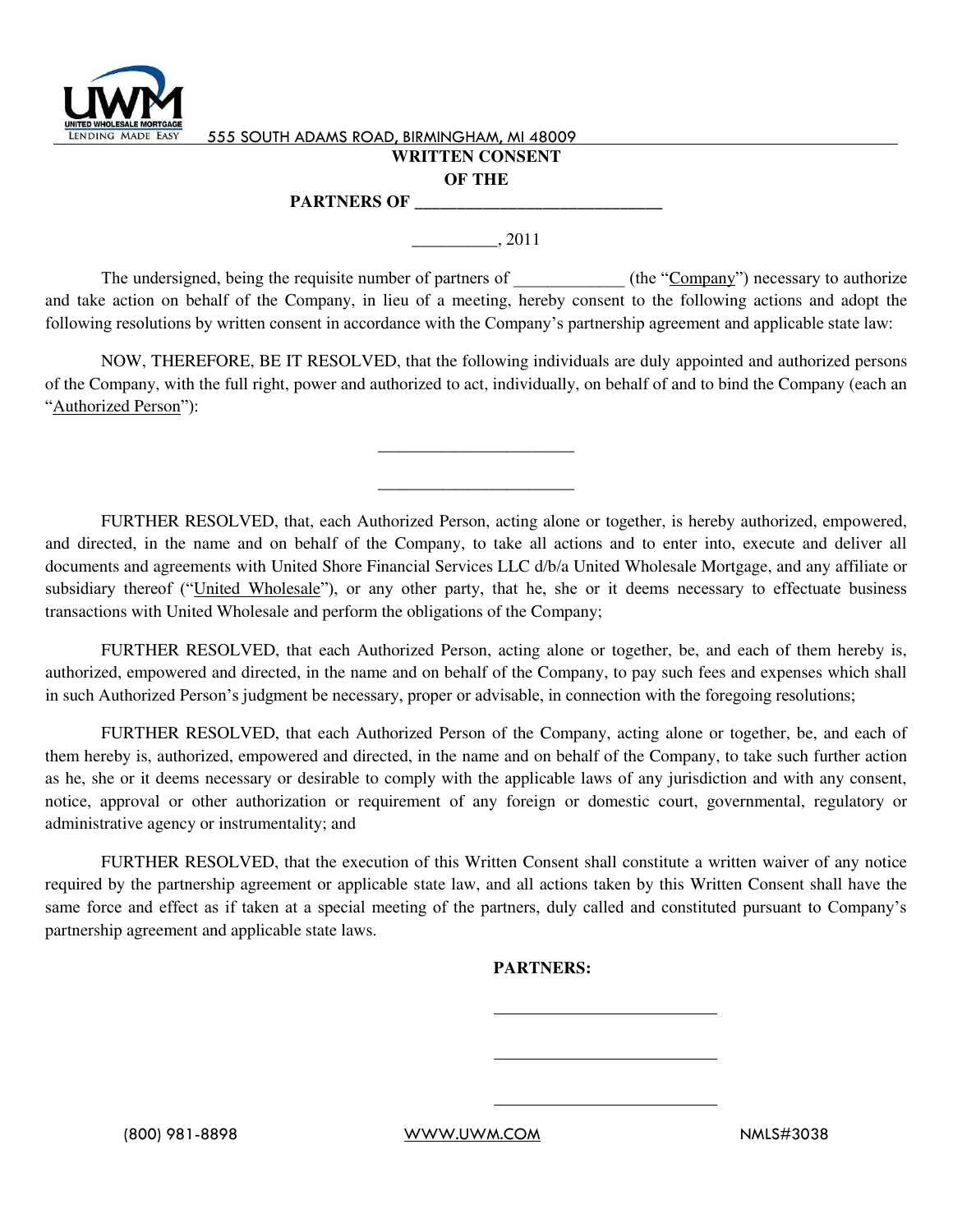

#### 555 SOUTH ADAMS ROAD, BIRMINGHAM, MI 48009 **WRITTEN CONSENT OF THE SOLE PROPRIETOR OF**

# $\frac{1}{2012}$ , 2012

The undersigned, being the Sole Proprietor of  $($ the "Company") hereby consents to the following actions and adopts the following resolutions by written consent in accordance with the Company's organizational documents and applicable state law:

 NOW, THEREFORE, BE IT RESOLVED, that the following individuals are duly appointed and authorized persons of the Company, with the full right, power and authorized to act, individually, on behalf of and to bind the Company (each an "Authorized Person"):

\_\_\_\_\_\_\_\_\_\_\_\_\_\_\_\_\_\_\_\_\_\_\_

\_\_\_\_\_\_\_\_\_\_\_\_\_\_\_\_\_\_\_\_\_\_\_

 FURTHER RESOLVED, that, each Authorized Person, acting alone or together, is hereby authorized, empowered, and directed, in the name and on behalf of the Company, to take all actions and to enter into, execute and deliver all documents and agreements with United Shore Financial Services LLC d/b/a United Wholesale Mortgage, and any affiliate or subsidiary thereof ("United Wholesale"), or any other party, that he, she or it deems necessary to effectuate business transactions with United Wholesale and perform the obligations of the Company;

FURTHER RESOLVED, that each Authorized Person, acting alone or together, be, and each of them hereby is, authorized, empowered and directed, in the name and on behalf of the Company, to pay such fees and expenses which shall in such Authorized Person's judgment be necessary, proper or advisable, in connection with the foregoing resolutions;

FURTHER RESOLVED, that each Authorized Person of the Company, acting alone or together, be, and each of them hereby is, authorized, empowered and directed, in the name and on behalf of the Company, to take such further action as he, she or it deems necessary or desirable to comply with the applicable laws of any jurisdiction and with any consent, notice, approval or other authorization or requirement of any foreign or domestic court, governmental, regulatory or administrative agency or instrumentality; and

FURTHER RESOLVED, that the execution of this Written Consent shall constitute a written waiver of any notice required by the partnership agreement or applicable state law, and all actions taken by this Written Consent shall have the same force and effect as if taken at a special meeting of the partners, duly called and constituted pursuant to Company's partnership agreement and applicable state laws.

 $\overline{a}$ 

 $\overline{a}$ 

 $\overline{a}$ 

#### **SOLE PROPRIETOR:**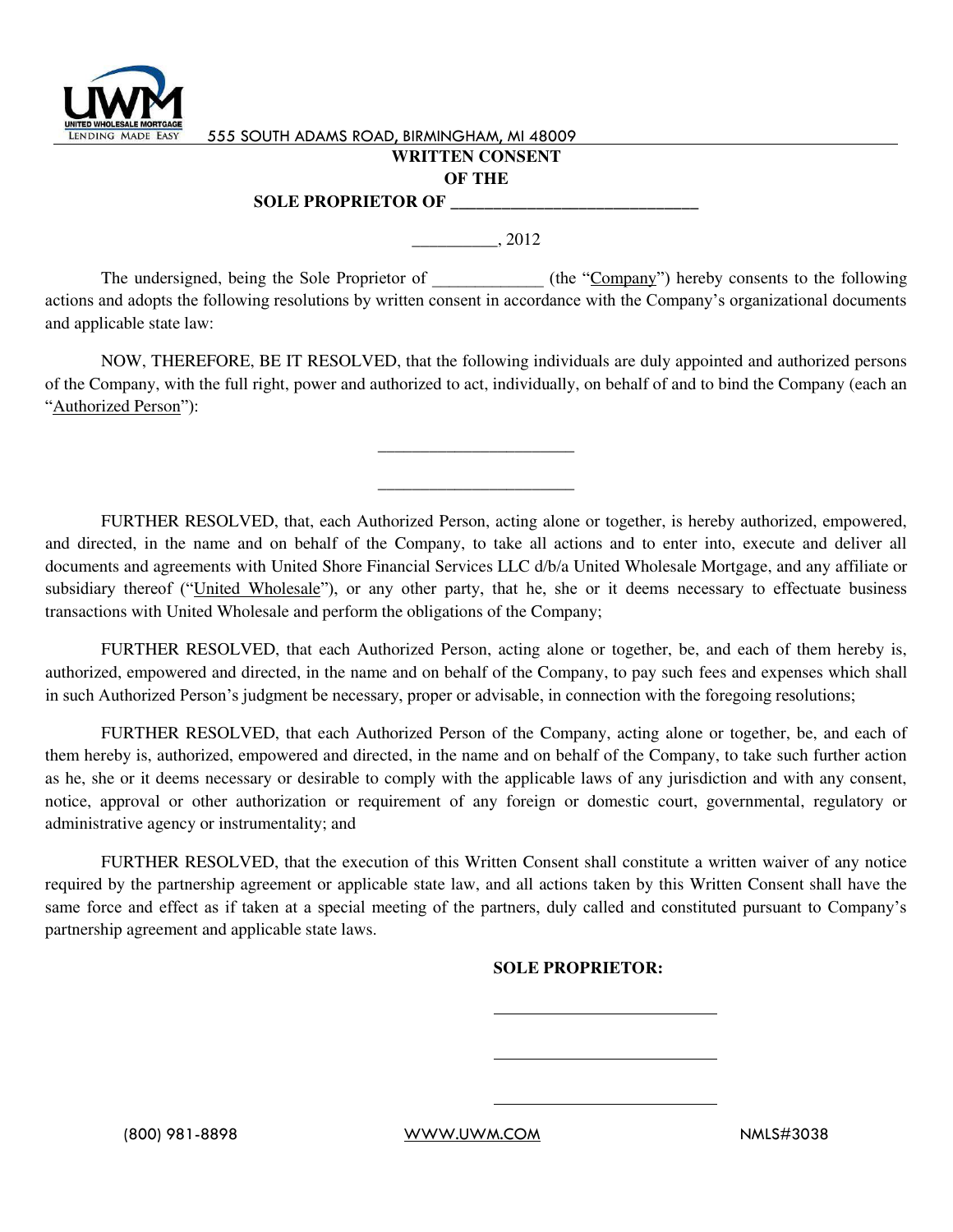

**FAX/EMAIL CONSENT**

#### COMPANY NAME \_\_\_\_\_\_\_\_\_\_\_\_\_\_\_\_\_\_\_\_\_\_\_\_\_\_\_\_\_\_\_\_\_\_\_\_\_\_\_\_\_\_\_\_\_\_\_\_

**Please check below if you would like to receive email rates (please check one):** 



The below signatory as an authorized representative of *\_\_\_\_\_\_\_\_\_\_\_\_\_\_\_\_\_\_\_\_\_\_\_\_\_\_\_\_* and on behalf of all of its employees, independent contractors and agents, understand that by signing below,

*\_\_\_\_\_\_\_\_\_\_\_\_\_\_\_\_\_\_\_\_\_\_\_\_\_\_\_\_* and all of its employees, independent contractors and agents consent to receive faxes and/or emails sent by or on the behalf of United Wholesale Mortgage (and its subsidiaries and affiliates) based on the selection(s) from above.

**Please Sign and Date Below:**

| Signature: | Date: |
|------------|-------|
|            |       |

 $By:$ Title: \_\_\_\_\_\_\_\_\_\_\_\_\_\_\_\_\_\_\_\_\_\_\_\_\_\_\_\_\_\_\_\_\_\_\_\_\_\_\_\_\_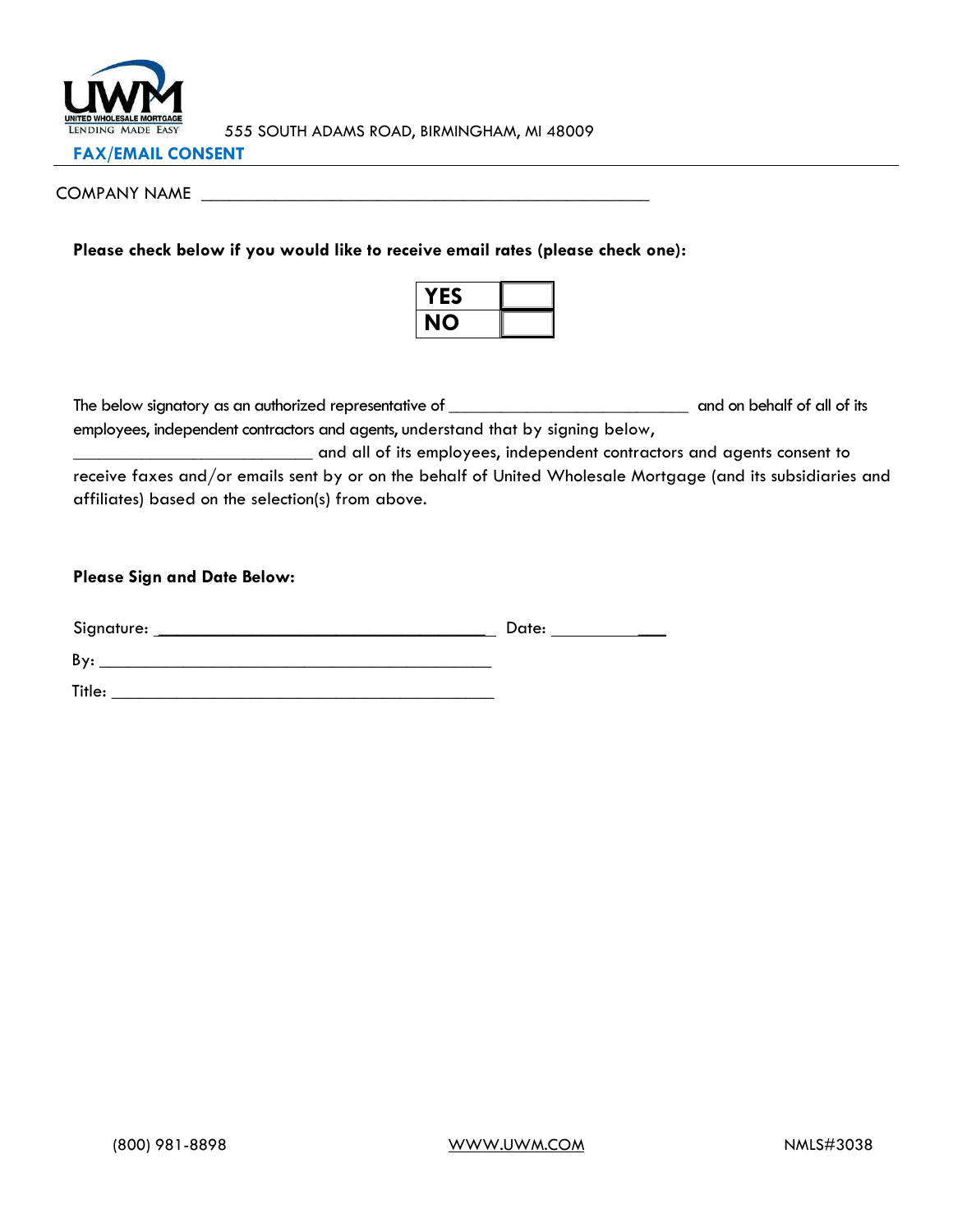

# 555 South Adams Road, Birmingham, MI 48009, NMLS# 3038 **FHASPONSORSHIP REQUEST**

| Broker Name/DBA: |            |     | Tax $ID/EIN.:$ |
|------------------|------------|-----|----------------|
| Company NMLS#    | Broker ID: | AE: |                |

**Thank you for your interest in our Broker Network. We are looking forward to providing your company with FHA Sponsorship.**

**Please provide complete/accurate information on all office employees. Licensed loan officers will be added to FHA connection in order for them to originate and close FHA loans with United Wholesale Mortgage. All office personnel will be added to our database enabling them to conduct business on your company's behalf.**

*NOTE: IF YOUR COMPANY CONTACTS ARE IN ANOTHER FORMAT SUCH AS EXCEL OR WORD AND CONTAINS ALL INFORMATION BELOW, PLEASE FILL OUT THE TOP OF THIS FORM AND ATTACH YOUR CONTACT SHEET.*

| <b>Employee Name</b> | <b>Title</b> | Phone | Email | NMLS# |
|----------------------|--------------|-------|-------|-------|
|                      |              |       |       |       |
|                      |              |       |       |       |
|                      |              |       |       |       |
|                      |              |       |       |       |
|                      |              |       |       |       |
|                      |              |       |       |       |
|                      |              |       |       |       |
|                      |              |       |       |       |
|                      |              |       |       |       |
|                      |              |       |       |       |
|                      |              |       |       |       |
|                      |              |       |       |       |
|                      |              |       |       |       |
|                      |              |       |       |       |
|                      |              |       |       |       |
|                      |              |       |       |       |
|                      |              |       |       |       |
|                      |              |       |       |       |
|                      |              |       |       |       |
|                      |              |       |       |       |
|                      |              |       |       |       |

**Forward this completed form to** [BrokerAdmin@uwm.com](mailto:BrokerAdmin@uwm.com)**. Please allow 72 hours from the day we receive your request for processing. Should you have any questions, don't hesitate to contact your Account Executive.**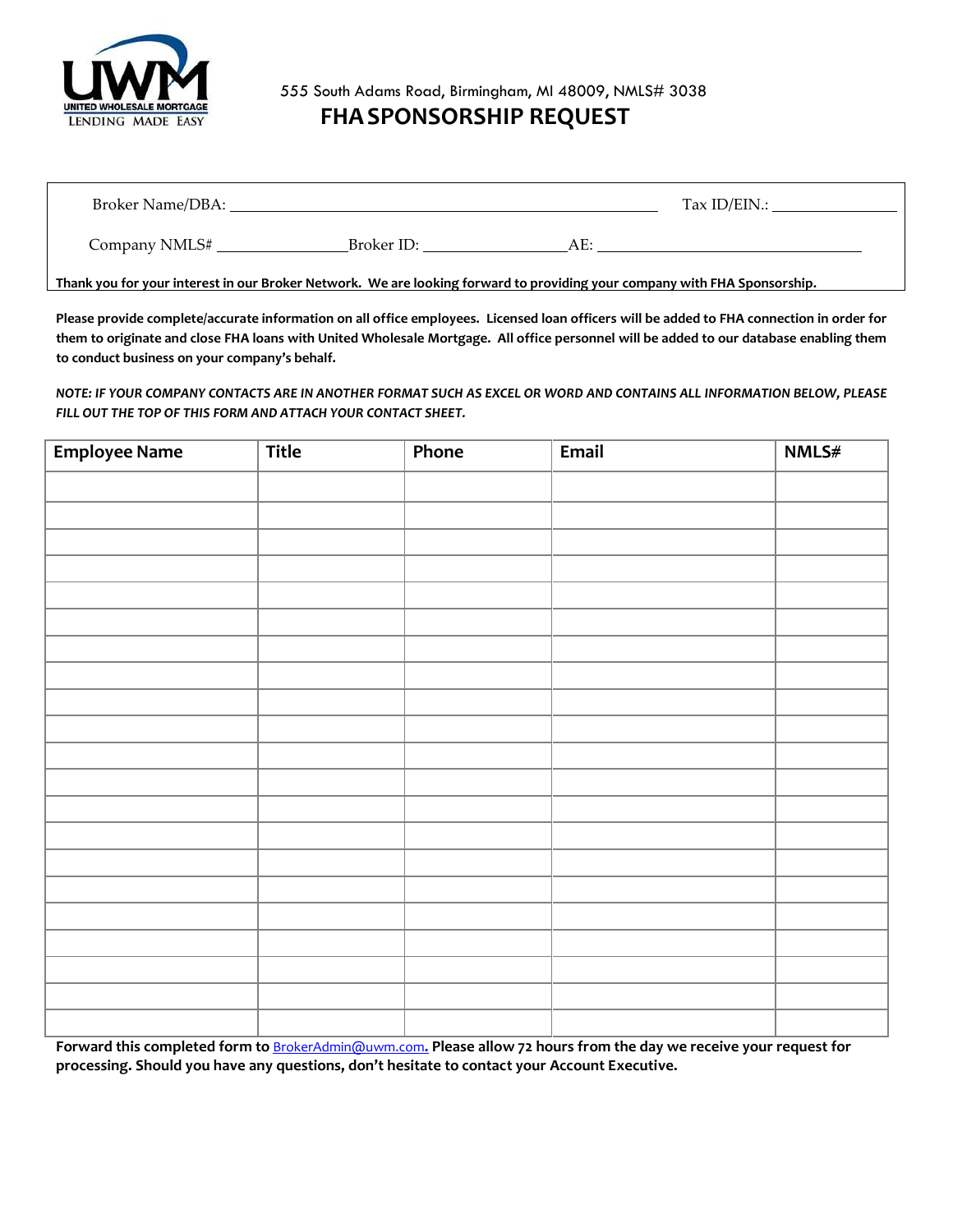

# **UNITED WHOLESALE MORTGAGE**

# **BROKER COMPENSATION POLICY**

Under the amendments to Regulation Z, 12 C.F.R. 226.36, you will be compensated by United Wholesale Mortgage ("UWM") or the borrower(s), but not by both. Upon the submission of your loan to UWM, we will require the completion of a compensation selection form that confirms the choice of lender paid compensation or borrower paid compensation.

For lender paid compensation, you will be able to make the following compensation selections:

- 1. Compensation based on a percentage of the loan amount for each loan, and/or;
- 2. A flat fee; subject to
- 3. A set minimum and maximum dollar amount of compensation;

Once the lender paid compensation agreement is made between you and UWM, the compensation selection will apply to all Lender Paid mortgage loans submitted to UWM. The compensation agreement will remain in effect until UWM receives and approves a written request to change the compensation schedule. A request to change the compensation schedule must be provided to UWM at least 5 days before the start date of the next month and in evaluating such a request, UWM will review various factors, including and without limitation, loan performance, loan volume, and market conditions

Borrower paid compensation will be negotiated between you and the borrower.

The amendments to Regulation Z prohibit steering borrower(s) to close transactions that will result in greater compensation, unless it is in the borrower's interest. To facilitate compliance, the rule provides for and UWM requires that you comply with the safe harbor provision by presenting loan options to the borrower for each mortgage loan. The loan options must be provided in compliance with TILA, Reg. Z. You will be required to document compliance with the safe harbor by preparing and providing to UWM, the Borrower Loan Options and Broker Certification of TIL/GFE Disclosure.

Generally, a business purpose loan secured by an investment property is exempt from the compensation rule and not subject to your compensation agreement.